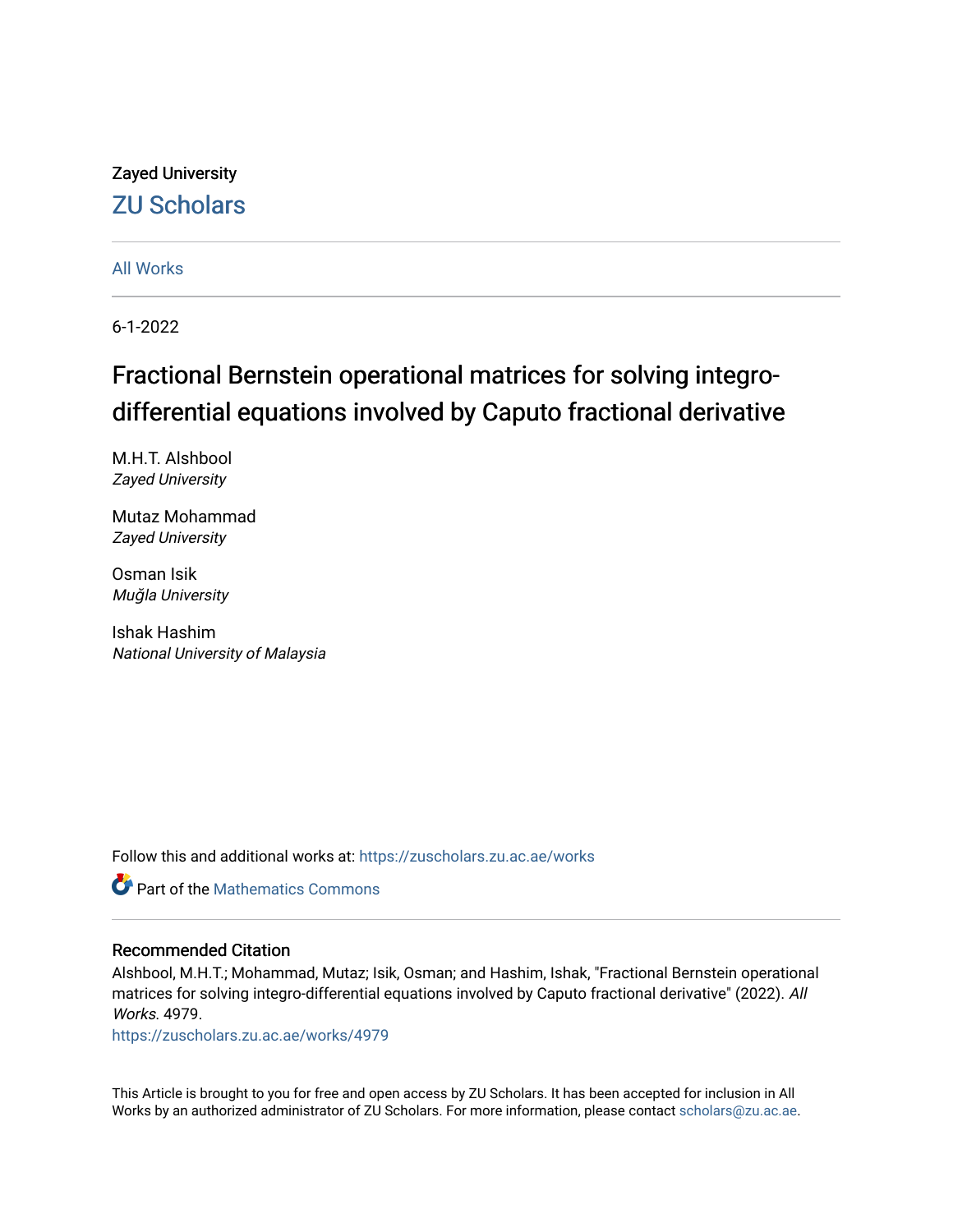Contents lists available at [ScienceDirect](http://www.elsevier.com/locate/results-in-applied-mathematics)

## Results in Applied Mathematics

journal homepage: [www.elsevier.com/locate/results-in-applied-mathematics](http://www.elsevier.com/locate/results-in-applied-mathematics)

### Fractional Bernstein operational matrices for solving integro-differential equations involved by Caputo fractional derivative

M.H.T. Alsh[b](#page-1-2)ool  $^{\mathrm{a},\ast}$  $^{\mathrm{a},\ast}$  $^{\mathrm{a},\ast}$ , Mutaz Mohammad  $^{\mathrm{a},\ast}$ , Osman Isik  $^{\mathrm{b}}$ , Ishak Hashim  $^{\mathrm{c}}$  $^{\mathrm{c}}$  $^{\mathrm{c}}$ 

<span id="page-1-0"></span><sup>a</sup> *Department of Mathematics, Zayed University, Abu Dhabi, United Arab Emirates*

<span id="page-1-2"></span>b *Elemantary Mathematics Education, Mugla Sitki Kocman University, Turkey*

<span id="page-1-3"></span><sup>c</sup> *Department of Mathematical Sciences, Universiti Kebangsaan Malaysia, Malaysia*

#### a r t i c l e i n f o

*Article history:* Received 2 December 2021 Received in revised form 26 February 2022 Accepted 9 March 2022 Available online xxxx

*Keywords:* Integro-differential equations Fractional calculus Stability analysis Bernstein functions **Wavelets** Numerical simulation

#### a b s t r a c t

The present work is devoted to developing two numerical techniques based on fractional Bernstein polynomials, namely fractional Bernstein operational matrix method, to numerically solving a class of fractional integro-differential equations (FIDEs). The first scheme is introduced based on the idea of operational matrices generated using integration, whereas the second one is based on operational matrices of differentiation using the collocation technique. We apply the Riemann–Liouville and fractional derivative in Caputo's sense on Bernstein polynomials, to obtain the approximate solutions of the proposed FIDEs. We also provide the residual correction procedure for both methods to estimate the absolute errors. Some results of the perturbation and stability analysis of the methods are theoretically and practically presented. We demonstrate the applicability and accuracy of the proposed schemes by a series of numerical examples. The numerical simulation exactly meets the exact solution and reaches almost zero absolute error whenever the exact solution is a polynomial.

We compare the algorithms with some known analytic and semi-analytic methods. As a result, our algorithm based on the Bernstein series solution methods yield better results and show outstanding and optimal performance with high accuracy orders compared with those obtained from the optimal homotopy asymptotic method, standard and perturbed least squares method, CAS and Legendre wavelets method, and fractional Euler wavelet method.

© 2022 The Author(s). Published by Elsevier B.V. This is an open access article under the CC BY-NC-ND license [\(http://creativecommons.org/licenses/by-nc-nd/4.0/\)](http://creativecommons.org/licenses/by-nc-nd/4.0/).

#### **1. Introduction**

Fractional integro-differential equations (FIDEs) have attracted a great importance for modeling several problems in fluid mechanics [\[1](#page-16-0)], physical system [[2](#page-16-1)] , dynamical system [\[3\]](#page-16-2), radio astronomy [\[4\]](#page-16-3), seismology [\[5\]](#page-16-4), and electron emission [\[6\]](#page-16-5). Note that, the analytic solutions are usually hard to obtain. Alternatively, and due to the wide range of applications of FIDEs, the research community has shown a great contribution for developing numerical methods to find approximate solution to these FIDEs. For instance, Ahmed and Elzaki [\[7](#page-16-6)] applied some numerical methods to find the comparative study of fractional integral–differential equations. The Least squares method and shifted Chebyshev polynomials are introduced in [\[8](#page-16-7)] for solving several types of FIDEs. A numerical technique based on the discrete







Corresponding authors.

<span id="page-1-1"></span>*E-mail addresses:* [Mohammed.Alshbool@zu.ac.ae](mailto:Mohammed.Alshbool@zu.ac.ae) (M.H.T. Alshbool), [Mutaz.Mohammad@zu.ac.ae](mailto:Mutaz.Mohammad@zu.ac.ae) (M. Mohammad).

<https://doi.org/10.1016/j.rinam.2022.100258>

<sup>2590-0374/</sup>© 2022 The Author(s). Published by Elsevier B.V. This is an open access article under the CC BY-NC-ND license [\(http://creativecommons.](http://creativecommons.org/licenses/by-nc-nd/4.0/) [org/licenses/by-nc-nd/4.0/](http://creativecommons.org/licenses/by-nc-nd/4.0/)).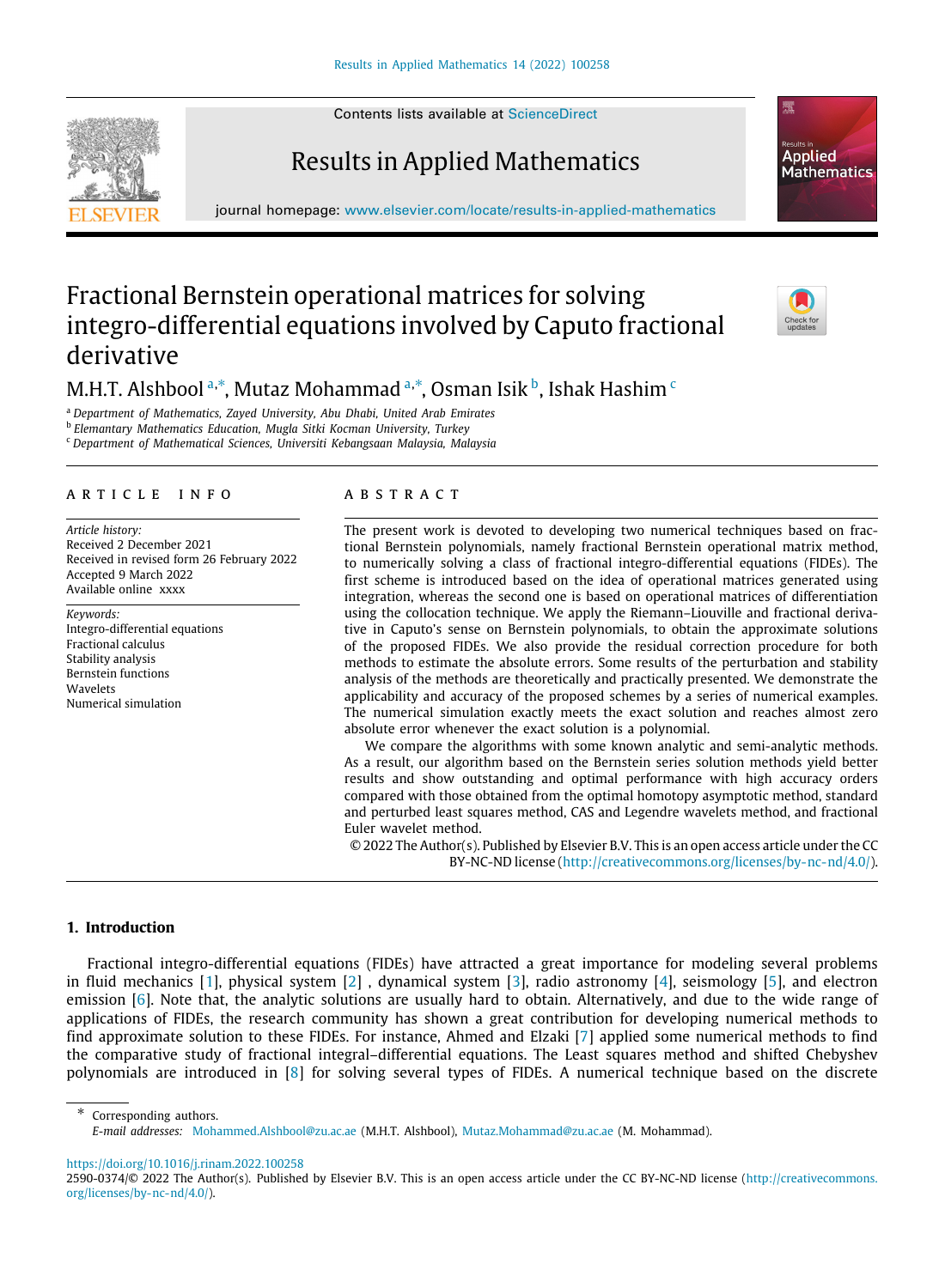collocation method have been used in [[9\]](#page-16-8) to solve a class of FIDEs, hat basis functions [\[10\]](#page-16-9) and Galerkin method [\[11\]](#page-16-10). Recently, the authors in [[12](#page-16-11)] have used Riesz wavelets in  $L_2(\mathbb{R})$  to solve singular fractional integro-differential equations with some biological applications. Fractional nonlinear Volterra–Fredholm integral equations involving Atangana–Baleanu fractional derivative are also investigated in [[13](#page-16-12)], and Bernoulli wavelet method for numerical solution of anomalous infiltration in [[14](#page-16-13)].

Bernstein polynomials method (B-polynomials) is one of the most important numerical methods that been considered to solve different type of differential equations. For example, the authors in [\[15\]](#page-16-14) have employed the B-polynomials to solve a class of ODE system. It is also used to solve third order ODEs with application to fluid flow in [\[16\]](#page-16-15). An improvement on the constant in Videnskil's inequality for B-polynomials is introduced in [\[17](#page-16-16)]. Fractional Bernstein series solution based on the B-polynomials are introduced to solve diffusion equations with error estimate [[18](#page-16-17)]. See [[19](#page-16-18)[–22\]](#page-16-19), and references therein for more details.

FIDEs are widely used in many areas of applications in physics, engineering and many other applied sciences, see for example [\[23\]](#page-16-20). It is worth to state that an extensive development of fractional calculus has been concluded to describe many applications that using FIDEs. Here, we consider a class of FIDEs defined by,

<span id="page-2-0"></span>
$$
D^{\alpha}u(x) = u(x) + \lambda_1 \int_0^x \frac{u(t)}{\sqrt{x-t}} dt + \lambda_2 \int_0^x K(x, t)u(t)dt + h(x)
$$
\n(1)

under the initial condition,

<span id="page-2-2"></span> $D^{\alpha}u(\delta) = u_i$ ,  $n - 1 < \alpha \le n$ ,  $n \in \mathbb{N}$ ,  $0 \le \delta \le R$ , (2)

where  $K(x, t)$  and  $h(x)$  are known continuous functions on [0, R],  $D^{\alpha}u(x)$  denotes the fractional order derivative of the unknown  $u(x)$ , and  $δ$ ,  $λ$ <sub>*i*</sub> and  $u$ <sub>*i*</sub> are constants.

In the present work, two numerical techniques are introduced to solve Equation  $(1)$  $(1)$  by the means of the matrix relations between the Bernstein polynomials *Bn*(*x*) and their integrations and derivatives. Riemann–Liouville fractional integral operator is applied to introduce Bernstein operational matrix of integration Ψ(*x*), as well as Caputo sense is applied to introduce Bernstein operational matrix of derivative Ω(*x*). To show the efficiency of the proposed methods, we obtain the operational matrices of differentiation for the problem which has non-smooth exact solution. We compare the results with some known methods such as the optimal homotopy asymptotic method, Standard and Perturbed Least Squares Method, CAS Method and Legendre wavelets method and fractional-order Euler functions method.

The structure of this paper is organized as follows. In Section [2](#page-2-1), we provide some preliminaries needed on fractional calculus and necessary definitions related to Bernstein polynomials. In Section [3,](#page-3-0) the main section, we discuss two numerical algorithms, the Bernstein series solution (BSS) by using operational matrices of integration (we call it the BSSI) and the BSS by involving operational matrices of differentiation (we call it the BSSD), to solve the proposed FIDEs. Employing the conditions and applying the Gauss elimination procedure yield the unknown coefficient matrices. To estimate the absolute error and the stability of the methods, we give the residual correction procedure in Section [3.3.](#page-7-0) Section [4](#page-8-0) illustrates some numerical experiments to validate the method for different values of *n* and the conclusion can be seen in Section [5](#page-15-0).

#### **2. Fractional Bernstein polynomials**

<span id="page-2-1"></span>In this section, we present the definition of Bernstein polynomials and some preliminaries and properties of the fractional calculus needed through out the paper [[18,](#page-16-17)[24](#page-16-21)].

**Definition 2.1.** A real function  $u(x)$ ,  $x > 0$ , is said to be in the space  $C_\mu$ ,  $\mu \in \mathbb{R}$ , if there exists a real number  $p > \mu$ , such that  $u(x) = x^p u_1(x)$ , where  $u_1(x) \in C(0, \infty)$ , and it is said to be in the space  $C_\mu^n$  if and only if  $h^{(n)} \in C_\mu$ ,  $n \in \mathbb{N}$ .

**Definition 2.2.** The Riemann–Liouville fractional integral operator (*J*<sup>α</sup>) of order  $\alpha \ge 0$ , of a function  $u \in C_\mu$ ,  $\mu \ge -1$ , is defined as

$$
J^{\alpha}u(x) = \frac{1}{\Gamma(\alpha)} \int_0^x (x - s)^{\alpha - 1} u(x) ds \quad (\alpha > 0),
$$
  

$$
J^0 u(x) = u(x), \tag{3}
$$

where  $\Gamma(\alpha)$  is well-known gamma function. Some of the properties of the operator  $J^\alpha$ , which we will need here, are as follows: For  $u \in C_\mu$ ,  $\mu \geq -1$ ,  $\alpha$ ,  $\beta \geq 0$  and  $\gamma \geq -1$ :

1. 
$$
J^{\alpha}J^{\beta}u(x) = J^{\alpha+\beta}u(x),
$$
  
\n2. 
$$
J^{\alpha}J^{\beta}u(x) = J^{\beta}J^{\alpha}u(x),
$$
  
\n3. 
$$
J^{\alpha}x^{\gamma} = \frac{\Gamma(\gamma+1)}{\Gamma(\alpha+\gamma+1)}x^{\alpha+\gamma}.
$$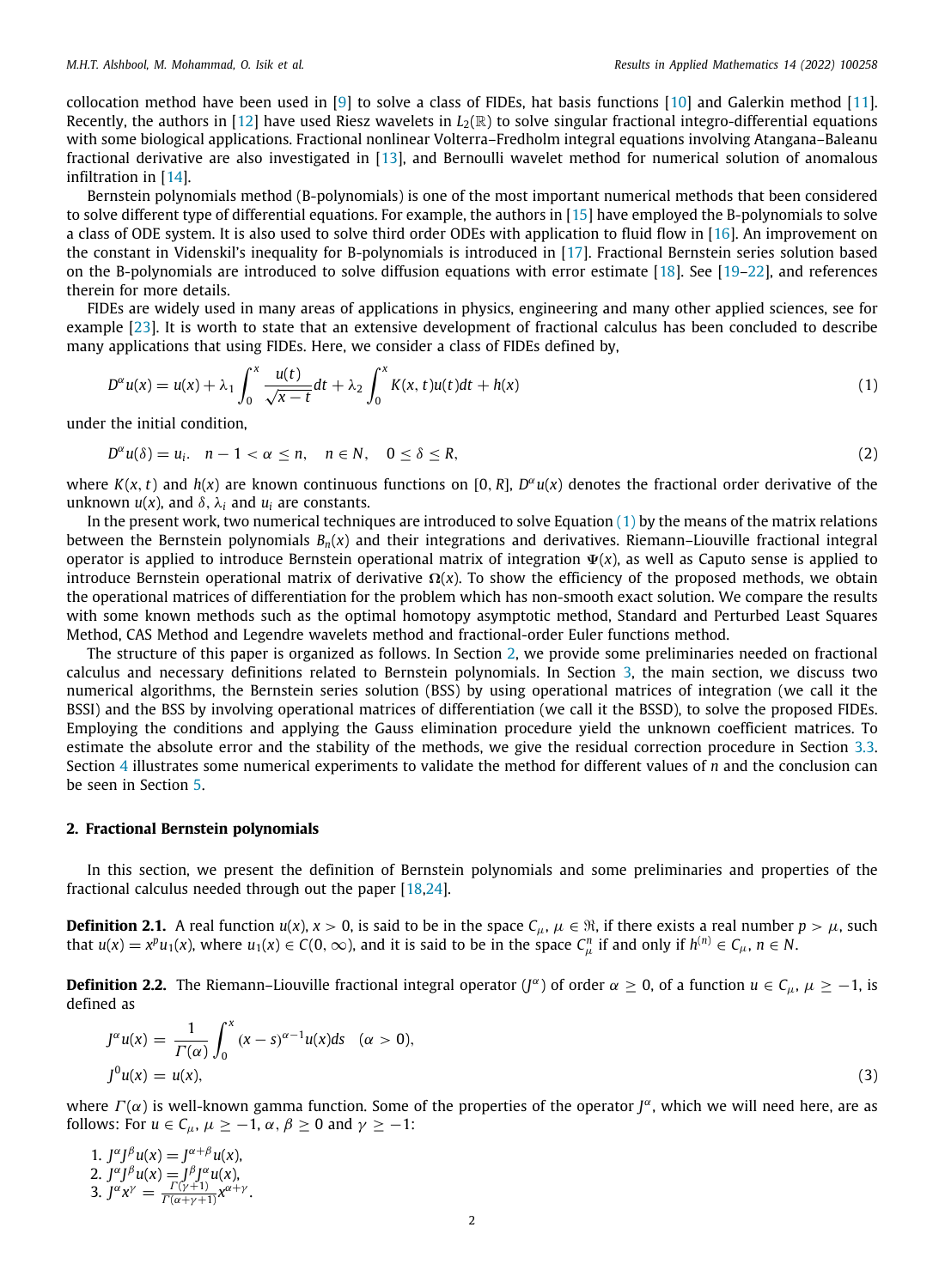**Definition 2.3.** The fractional derivative (*D* α ) of *u*(*t*), in Caputo's sense is defined as

$$
D^{\alpha}u(x) = \frac{1}{\Gamma(n-\alpha)} \int_0^t (x-s)^{n-\alpha-1} u^{(n)}(x) ds,
$$
\n
$$
1 \le \alpha \le n, n \in \mathbb{N}, x > 0, y \in C^n
$$
\n(4)

for  $n - 1 < \alpha < n, n \in \mathbb{N}, x > 0, u \in C_{-1}^n$ .

The following are two basic properties of the Caputo fractional derivative [\[25\]](#page-16-22):

- 1. Let  $u \in C_{-1}^n$ ,  $n \in N$ . Than  $D^{\alpha}u$ ,  $0 \le \alpha \le n$  is well defined and  $D^{\alpha}u \in C_{-1}$ .
- 2. Let  $n 1 \le \alpha \le n$ ,  $n \in \mathbb{N}$  and  $u \in C_{\mu}^n$ ,  $\mu \ge -1$ . Then

$$
(J^{\alpha}D^{\alpha})u(x) = u(x) - \sum_{k=0}^{n-1} u^{(k)}(0^{+}) \frac{x^{k}}{k!}.
$$
\n(5)

For the Caputo derivative we have

$$
D_{*}^{\alpha}c = 0, \quad (c \quad \text{constant}), \tag{6}
$$

$$
D_{*}^{\alpha} \chi^{\beta} = \begin{cases} 0, & \text{for } \beta \in N_{0} \text{ and } \beta < \lceil \alpha \rceil, \\ \frac{\Gamma(\beta+1)}{\Gamma(\beta+1-\alpha)} \chi^{\beta-\alpha}, & \text{for } \beta \in N_{0} \text{ and } \beta \geq \lceil \alpha \rceil \text{ or } \beta > \lfloor \alpha \rfloor. \end{cases}
$$
(7)

Bernstein polynomials of *n*th degree are given by the following:

$$
B_{t,n}(x) = {n \choose t} \frac{x^{t}(R-x)^{n-t}}{R^{n}}, \quad t = 0, 1, 2, ..., n \quad x \in [0, R].
$$
 (8)

By substituting  $x \to x^\alpha$  into  $B_{k,n}(x)$ , we obtain  $B_{k,n}^\alpha(x)$ , namely fractional Bernstein polynomials, as

$$
B_{t,n}^{\alpha}(x) = {n \choose t} \frac{x^{t\alpha}(R - x^{\alpha})^{n-t}}{R^n}, \quad 0 < \alpha < 1,
$$
  
\n
$$
t = 0, 1, 2, ..., n \quad x \in [0, R].
$$
\n(9)

#### **3. The numerical techniques**

<span id="page-3-0"></span>In this section, we provide two solution methods based on the fractional Bernstein polynomials to solve FIDEs numerically. First, we introduce the first method constituted by Bernstein polynomials and operational matrix of integration. The second method is performed based on Bernstein polynomials and operational matrix of differentiation.

#### *3.1. BSSI method*

We want to approximate the exact solution by the truncated Bernstein series of degree n. Based on the definition of Bernstein polynomials in Section [2](#page-2-1), we can write the approximate solution, Bernstein series solution obtained by operational matrix of integration (BSSI), of Eq. [\(1](#page-2-0)) as

$$
u(x) = \mathbf{B}_n(x)\mathbf{Z},\tag{10}
$$

where,

$$
\mathbf{B}_n(x) = \begin{bmatrix} B_{0,n}(x) & B_{1,n}(x) & B_{2,n}(x) & \cdots & B_{n,n}(x) \end{bmatrix}, \quad \mathbf{Z} = \begin{bmatrix} z_0 \\ z_1 \\ \vdots \\ z_n \end{bmatrix}.
$$

Note that,  $[\mathbf{B}_n(x)]^{\mathsf{T}}$  can be written as

$$
\begin{bmatrix} \mathbf{B}_{n}(x) \end{bmatrix}^{\mathbf{T}} = \begin{bmatrix} B_{0,n}(x) \\ B_{1,n}(x) \\ B_{2,n}(x) \\ \vdots \\ B_{n,n}(x) \end{bmatrix} = \mathbf{X}(x)\mathbf{D}^{\mathbf{T}},
$$

<span id="page-3-2"></span><span id="page-3-1"></span>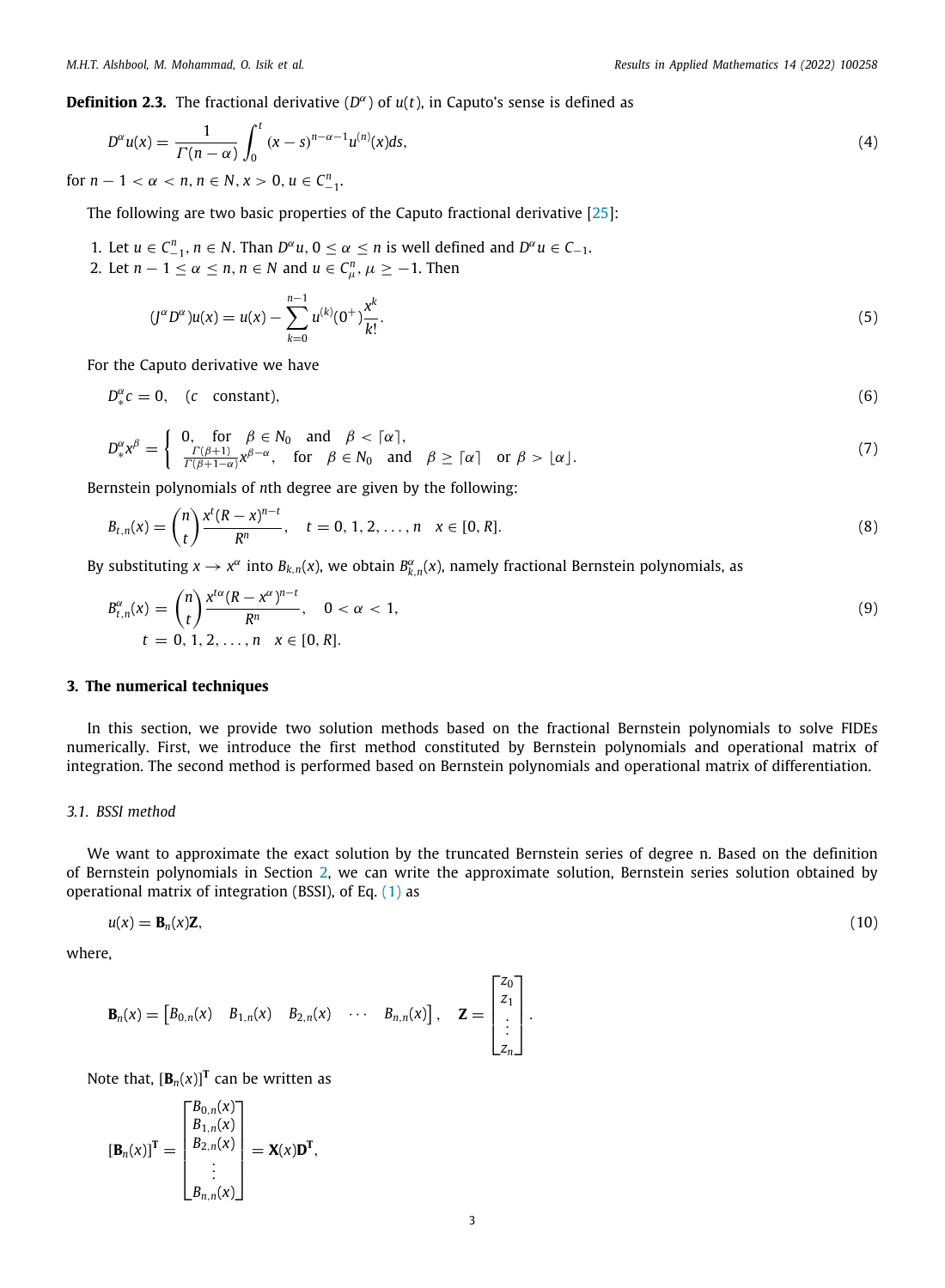where

$$
\mathbf{D} = \left( \begin{array}{cccc} d_{00} & d_{01} & d_{02} & \dots & d_{0n} \\ d_{10} & d_{11} & d_{12} & \dots & d_{1n} \\ \vdots & \vdots & \vdots & \ddots & \vdots \\ d_{n0} & d_{n1} & d_{n2} & \dots & d_{nn} \end{array} \right), \quad \mathbf{X}(x) = \begin{bmatrix} 1 & x & x^2 \dots x^n \end{bmatrix},
$$
  

$$
d_{ij} = \left\{ \begin{array}{cccc} \frac{(-1)^{j-i}}{R} {n \choose i} {n-i \choose j-i}, & i \le j \\ 0 & , & i > j \end{array} \right.
$$

Now, the approximate solution in  $(10)$  will be given as

<span id="page-4-2"></span><span id="page-4-0"></span>
$$
u(x) = \mathbf{X}(x)\mathbf{D}^{\mathrm{T}}\mathbf{Z}.\tag{11}
$$

Using Riemann–Liouville fractional integral operator, the relation between the matrix  $\mathbf{X}(x)$  and its integration  $J^{\alpha}[\mathbf{X}(x)]$ can be introduced as

$$
J^{\alpha}[\mathbf{X}(x)] = \begin{bmatrix} \frac{\Gamma(1)}{\Gamma(\alpha+1)} x^{\alpha} & \frac{\Gamma(2)}{\Gamma(2+\alpha)} x^{1+\alpha} & \cdots & \frac{\Gamma(n+1)}{\Gamma(n+1+\alpha)} x^{n+\alpha} \end{bmatrix}.
$$
 (12)

Therefore, Eq. [\(12\)](#page-4-0) will be given by the following

<span id="page-4-1"></span>
$$
J^{\alpha}[\mathbf{X}(x)] = \begin{bmatrix} 1 & x & x^2 \dots x^n \end{bmatrix} \begin{bmatrix} \frac{\Gamma(1)}{\Gamma(\alpha+1)} x^{\alpha} & 0 & \dots & 0 \\ 0 & \frac{\Gamma(2)}{\Gamma(2+\alpha)} x^{\alpha} & \dots & 0 \\ \vdots & \vdots & \ddots & \vdots \\ 0 & 0 & \dots & \frac{\Gamma(n+1)}{\Gamma(n+1+\alpha)} x^{\alpha} \end{bmatrix}.
$$
 (13)

Then, from the matrix form defined in Eq.  $(13)$  $(13)$ , we have

<span id="page-4-3"></span>
$$
J^{\alpha}[\mathbf{X}(x)] = \mathbf{X}(x)\Psi(x),\tag{14}
$$

where,

$$
\Psi(x) = \begin{pmatrix} \frac{\Gamma(1)}{\Gamma(\alpha+1)} x^{\alpha} & 0 & \dots & 0 \\ 0 & \frac{\Gamma(2)}{\Gamma(2+\alpha)} x^{\alpha} & \dots & 0 \\ \vdots & \vdots & \ddots & \vdots \\ 0 & 0 & \dots & \frac{\Gamma(n+1)}{\Gamma(n+1+\alpha)} x^{\alpha} \end{pmatrix}.
$$
(15)

Now, if we define the integration of Eq.  $(11)$  $(11)$  as

<span id="page-4-4"></span>
$$
J^{\alpha}[u(x)] = J^{\alpha}[\mathbf{X}(x)\mathbf{D}^{\mathsf{T}}\mathbf{Z}] = [J^{\alpha}\mathbf{X}(x)]\mathbf{D}^{\mathsf{T}}\mathbf{Z},\tag{16}
$$

then, from the relations in ([14](#page-4-3)) and [\(16\)](#page-4-4), we conclude the operational matrix of integration  $J^{\alpha}$  as

$$
J^{\alpha}[u(x)] = \mathbf{X}(x)\Psi(x)\mathbf{D}^{\mathrm{T}}\mathbf{Z}.
$$
 (17)

For the part  $\lambda_1 \int_0^x \frac{u^{(\alpha)}(t)}{\sqrt{x-t}} dt$  in the above equation, and using the formula given in [\[26\]](#page-16-23), we have

<span id="page-4-7"></span>
$$
\int_0^x \frac{t^n}{\sqrt{x-t}} dt = \frac{\sqrt{\pi} x^{(\frac{1}{2}+n)} \Gamma(n+1)}{\Gamma(n+\frac{3}{2})},
$$

By using Eq. [\(11\)](#page-4-2), we get

<span id="page-4-5"></span>
$$
\lambda_1 \int_0^x \frac{u^{(\alpha)}(t)}{\sqrt{x-t}} dt = \lambda_1 \left[ \int_0^x \frac{\mathbf{X}(t)}{\sqrt{x-t}} dt \right] \mathbf{D}^T \mathbf{Z} = \lambda_1 O_x \mathbf{D}^T \mathbf{Z},
$$
\n(18)

where

$$
0_x = \left[ \frac{\sqrt{\pi} x^{\frac{1}{2}} \Gamma(1)}{\Gamma(\frac{3}{2})} \quad \frac{\sqrt{\pi} x^{\frac{3}{2}} \Gamma(2)}{\Gamma(\frac{5}{2})} \quad \dots \quad \frac{\sqrt{\pi} x^{(\frac{1}{2}+n)} \Gamma(n+1)}{\Gamma(n+\frac{3}{2})} \right].
$$

Now by applying the Riemann–Liouville fractional integral operator  $J^{\alpha}$  into [\(18](#page-4-5)), we have the following relation

<span id="page-4-8"></span>
$$
J^{\alpha}[\lambda_1 O_{\chi} \mathbf{D}^{\mathrm{T}} \mathbf{Z}] = \lambda_1 \mathbf{O}_{\chi} \mathbf{D}^{\mathrm{T}} \mathbf{Z},\tag{19}
$$

where  $\mathbf{O}_x = J^{\alpha}[O_x]$ . Note that, for the part  $\lambda_2 \int_0^x K(x, t) u^{(\alpha)}(t) dt$ , we have

<span id="page-4-6"></span>
$$
\lambda_2 \int_0^x K(x, t) u^{(\alpha)}(t) dt = \lambda_2 \left[ \int_0^x K(x, t) \mathbf{X}(t) dt \right] \mathbf{D}^{\mathsf{T}} \mathbf{Z} = \lambda_2 S_x \mathbf{D}^{\mathsf{T}} \mathbf{Z},
$$
\n(20)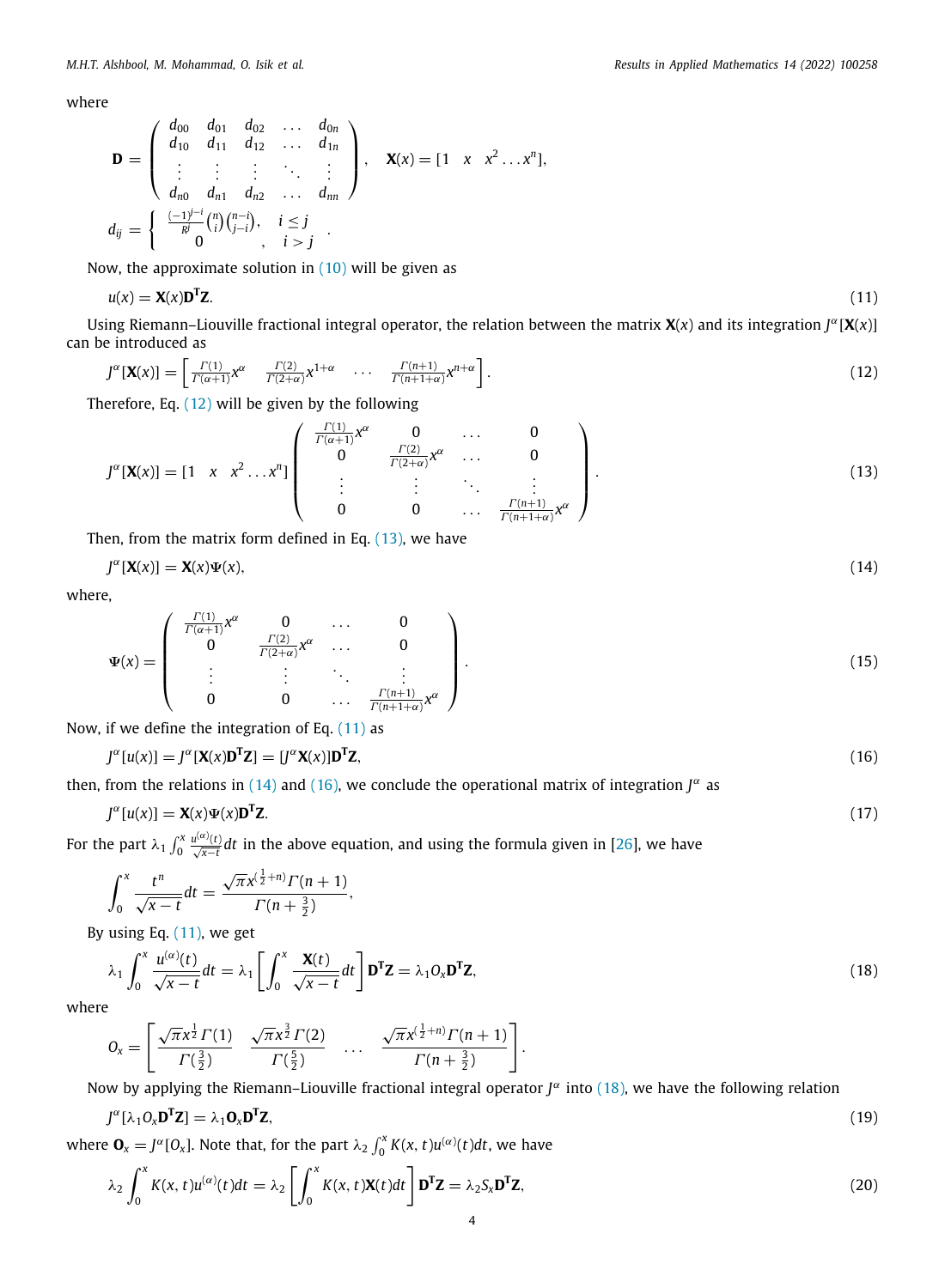where

<span id="page-5-0"></span>
$$
S_x = \left[ \int_0^x K(x, t) dt \quad \int_0^x K(x, t) t dt \quad \dots \quad \int_0^x K(x, t) t^n dt \right].
$$

By applying the Riemann–Liouville fractional integral operator  $J^{\alpha}$  into ([20\)](#page-4-6), we get the relation

$$
J^{\alpha} \left[ \lambda_2 S_x \mathbf{D}^{\mathsf{T}} \mathbf{Z} \right] = \lambda_1 \mathbf{S}_x \mathbf{D}^{\mathsf{T}} \mathbf{Z}, \tag{21}
$$

where  $S_x = J^{\alpha}(S_x)$ . Again, applying the operational matrix of integration  $J^{\alpha}$  into [\(1\)](#page-2-0), we get the relation

<span id="page-5-1"></span>
$$
J^{\alpha}[u^{\alpha}(x)] = J^{\alpha}[u(x)] + J^{\alpha}\left[\lambda_1 \int_0^x \frac{u(t)}{\sqrt{x-t}} dt\right] + J^{\alpha}\left[\lambda_2 \int_0^x K(x, t)u(t) dt\right] + J^{\alpha}[h(x)].
$$
\n(22)

Now, substituting the matrix forms given in Eqs.  $(17)$ ,  $(19)$  $(19)$  $(19)$ , and  $(21)$  $(21)$  into  $(22)$  $(22)$ , we conclude the following equation

$$
u(x) = u(0) + J^{\alpha} [u(x)] + J^{\alpha} [\lambda_1 O_x \mathbf{D}^{\mathsf{T}} \mathbf{Z}] + J^{\alpha} [\lambda_2 S_x \mathbf{D}^{\mathsf{T}} \mathbf{Z}] + \mathbf{R}(x).
$$
\n(23)

Thus,

$$
\mathbf{X}(x)\mathbf{D}^{\mathsf{T}}\mathbf{Z} - \mathbf{X}(x)\Psi(x)\mathbf{D}^{\mathsf{T}}\mathbf{Z} - \lambda_1 \mathbf{O}_x \mathbf{D}^{\mathsf{T}}\mathbf{Z} - \lambda_2 \mathbf{S}_x \mathbf{D}^{\mathsf{T}}\mathbf{Z} = u(0) + \mathbf{R}(x),\tag{24}
$$

where  $\mathbf{R}(x) = J^{\alpha}[h(x)]$ , and so

$$
\left[\mathbf{X}(x)\mathbf{D}^{\mathrm{T}} - \mathbf{X}(x)\Psi(x)\mathbf{D}^{\mathrm{T}} - \lambda_1\mathbf{O}_x\mathbf{D}^{\mathrm{T}} - \lambda_2\mathbf{S}_x\mathbf{D}^{\mathrm{T}}\right]\mathbf{Z} = \mathbf{E}(x),\tag{25}
$$

where  $E(x) = u(0) + H(x)$ .

By using the collocation points  $\{x_i : 0 \le i \le n\}$  in ), the matrix  $\mathbf{V} = \mathbf{V}_{(n+1)\times(n+1)}$  will be obtained, where

$$
\mathbf{V} = \mathbf{X}(x)\mathbf{D}^{\mathrm{T}} - \mathbf{X}(x)\mathbf{\Psi}(x)\mathbf{D}^{\mathrm{T}} - \lambda_1 \mathbf{O}_x \mathbf{D}^{\mathrm{T}} - \lambda_2 \mathbf{S}_x \mathbf{D}^{\mathrm{T}}.
$$
\n(26)

The collocation points that we consider here are the roots of Chebyshev polynomials given by

$$
x_i = \frac{1}{2} + \frac{1}{2\cos\left((2i+1)\frac{\pi}{2n}\right)}, \quad i = 0, 1...n.
$$
 (27)

So, the main matrix Eq. corresponding to Eq.  $(1)$  $(1)$  $(1)$  can be formed as augmented matrix

<span id="page-5-2"></span>
$$
VZ = E \quad \text{or} \quad [V; E]. \tag{28}
$$

For the initial conditions given in Eq. ([2\)](#page-2-2) and based on Eq. [\(11\)](#page-4-2), we can obtain the corresponding matrix forms as

$$
\mathbf{X}(\delta)\mathbf{D}^{\mathrm{T}}\mathbf{Z} = [u_i], \quad 0 \le \delta \le R, \quad i = 0, 1, \dots, m. \tag{29}
$$

Hence, we have

$$
\Upsilon_i \mathbf{Z} = [u_i], \quad i = 0, 1, \dots, m,
$$
\n
$$
(30)
$$

where,

$$
\Upsilon_i = \mathbf{X}(\delta) \mathbf{D}^{\mathsf{T}}. \quad i = 0, 1, \dots, m. \tag{31}
$$

Combining [V, E] and using the Gauss elimination method, we obtain  $[\Upsilon_i, u_i]$ . So, the new system will be of the following form  $[\bar{V}, \bar{E}]$ 

$$
[\tilde{\mathbf{V}}, \tilde{\mathbf{E}}] = \left(\begin{array}{ccc} \mathbf{V} & , & \mathbf{E} \\ \mathbf{\hat{\Upsilon}}_i & , & \mathbf{u}_i \end{array}\right),\tag{32}
$$

which can be easily solved.

**T** 

#### *3.2. BSSD method*

Let us constitute the second method by applying operational matrix of derivative with applications. We want to get an approximate solution, namely Bernstein series solution obtained by operational matrix of differentiation (BSSD), for the proposed problem

$$
u(x) = \mathbf{B}_n(x)\mathbf{C},\tag{33}
$$

where **C** is the unknown coefficient matrix. A Similar argument to the BSSI method, the BSSD solution and its fractional derivative can be written as

$$
u(x) = \mathbf{X}(x)\mathbf{D}^{\mathrm{T}}\mathbf{C}.\tag{34}
$$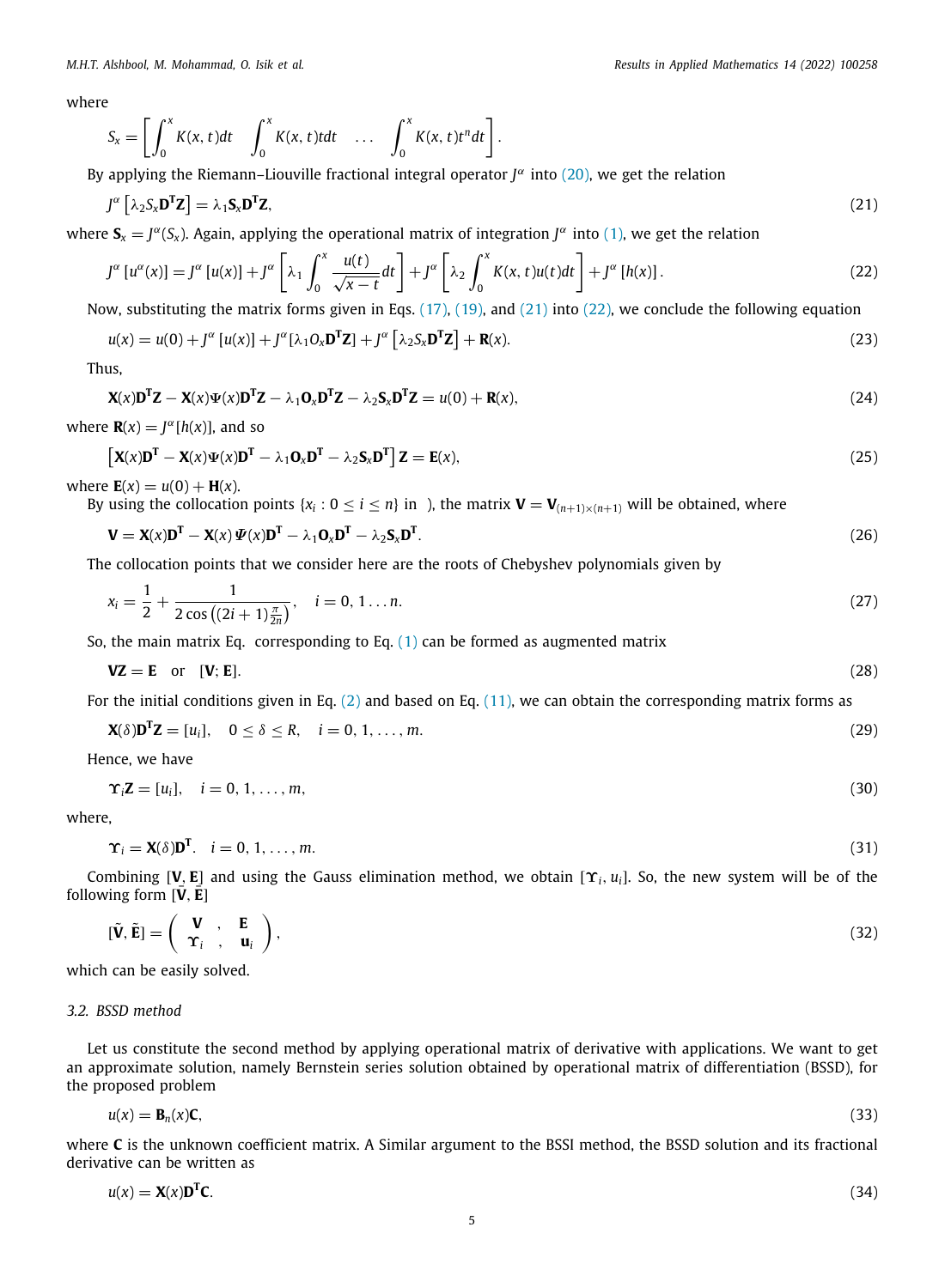Then

$$
D^{\alpha}u_N(x) = [D^{\alpha}X(x)]\mathbf{D}^{\mathbf{T}}\mathbf{C}.
$$
\n(35)

By using the Caputo definition in ([7](#page-3-2)), the relation between the matrix  $\mathbf{X}(x)$  and its derivative  $D^{\alpha}[\mathbf{X}(x)]$  can be introduced as

$$
D^{\alpha}[\mathbf{X}(x)] = \begin{bmatrix} 0 & \frac{\Gamma(2)}{\Gamma(2-\alpha)} x^{1-\alpha} & \frac{\Gamma(3)}{\Gamma(3-\alpha)} x^{2-\alpha} & \cdots & \frac{\Gamma(n+1)}{\Gamma(n+1-\alpha)} x^{n-\alpha} \end{bmatrix}.
$$
 (36)

The Equation defined in ([36\)](#page-6-0) can be written as

$$
D^{\alpha}[\mathbf{X}(x)] = \begin{bmatrix} 1 & x & x^2 & \dots & x^n \end{bmatrix} \begin{bmatrix} 0 & 0 & 0 & \dots & 0 \\ 0 & \frac{\Gamma(2)}{\Gamma(2-\alpha)}x^{-\alpha} & 0 & \dots & 0 \\ 0 & 0 & \frac{\Gamma(3)}{\Gamma(3-\alpha)}x^{-\alpha} & \dots & 0 \\ \vdots & \vdots & \vdots & \ddots & \vdots \\ 0 & 0 & 0 & \dots & \frac{\Gamma(n+1)}{\Gamma(n+1-\alpha)}x^{-\alpha} \end{bmatrix}.
$$
 (37)

So, we have

$$
D^{\alpha}[\mathbf{X}(x)] = \mathbf{X}(x)\Omega(x),\tag{38}
$$

where,

$$
\Omega(x) = \begin{pmatrix}\n0 & 0 & 0 & \dots & 0 \\
0 & \frac{\Gamma(2)}{\Gamma(2-\alpha)} x^{-\alpha} & 0 & \dots & 0 \\
0 & 0 & \frac{\Gamma(3)}{\Gamma(3-\alpha)} x^{-\alpha} & \dots & 0 \\
\vdots & \vdots & \vdots & \ddots & \vdots \\
0 & 0 & 0 & \dots & \frac{\Gamma(n+1)}{\Gamma(n+1-\alpha)} x^{-\alpha}\n\end{pmatrix}.
$$
\n(39)

Hence, we can write the relation in  $(35)$  $(35)$  $(35)$  as

$$
u^{(\alpha)}(x) = \mathbf{X}(x)\Omega(x)\mathbf{D}^{\mathrm{T}}\mathbf{C}.\tag{40}
$$

Now, using the formula (given in [[26](#page-16-23)]),

$$
\int_0^x \frac{t^n}{\sqrt{x-t}} dt = \frac{\sqrt{\pi} x^{(\frac{1}{2}+n)} \Gamma(n+1)}{\Gamma(n+\frac{3}{2})},
$$

the part  $\lambda_1 \int_0^x$ *u*<sup>(α)</sup><sub>*N*</sub> (*t*)</sub> *dt* in Eq. ([40](#page-6-2)) can be simplified as

$$
\lambda_1 \int_0^x \frac{u_N^{(\alpha)}(t)}{\sqrt{x-t}} dt = \lambda_1 \left[ \int_0^x \frac{\mathbf{X}(t)}{\sqrt{x-t}} dt \right] \Omega(x) \mathbf{D}^{\mathrm{T}} \mathbf{C} = \lambda_1 Q_x \Omega(x) \mathbf{D}^{\mathrm{T}} \mathbf{C},\tag{41}
$$

where,

$$
Q_x = \left[ \frac{\sqrt{\pi} x^{\frac{1}{2}} \Gamma(1)}{\Gamma(\frac{3}{2})} \frac{\sqrt{\pi} x^{\frac{3}{2}} \Gamma(2)}{\Gamma(\frac{5}{2})} \dots \frac{\sqrt{\pi} x^{(\frac{1}{2}+n)} \Gamma(n+1)}{\Gamma(n+\frac{3}{2})} \right].
$$

Similarly,

$$
\lambda_2 \int_0^x K(x, t) u^{(\alpha)}(t) dt = \lambda_2 \left[ \int_0^x K(x, t) \mathbf{X}(t) dt \right] \Omega(x) \mathbf{D}^{\mathsf{T}} \mathbf{C} = \lambda_2 S_x \Omega(x) \mathbf{D}^{\mathsf{T}} \mathbf{C}, \tag{42}
$$

where,

*i*

$$
S_x = \left[ \int_0^x K(x, t) dt \quad \int_0^x K(x, t) t dt \quad \dots \quad \int_0^x K(x, t) t^n dt \right].
$$

Substituting Eqs. ([40](#page-6-2)), [\(41\)](#page-6-3) and ([42](#page-6-4)) into Eq. [\(1](#page-2-0)), we obtain the substantial matrix equation

$$
\left[\mathbf{X}(x)\Omega(x)\mathbf{D}^{\mathrm{T}}-\mathbf{X}(x)\mathbf{D}^{\mathrm{T}}-\lambda_1\mathbf{Q}_x\Omega(x)\mathbf{D}^{\mathrm{T}}-\lambda_2\mathbf{S}_x\Omega(x)\mathbf{D}^{\mathrm{T}}\right]\mathbf{C}=\mathbf{H}(x).
$$
\n(43)

By substituting the collocation points  $\{x_i: 0 \le i \le n\}$  into Eq. ([43\)](#page-6-5), the matrix  $V_{(n+1)\times(n+1)}$  will be obtained. The collocation points are given by the following relation, where

$$
x_i = \frac{1}{n}, \quad 0 \le i \le n. \tag{44}
$$

<span id="page-6-6"></span><span id="page-6-5"></span><span id="page-6-4"></span><span id="page-6-3"></span><span id="page-6-2"></span><span id="page-6-1"></span><span id="page-6-0"></span>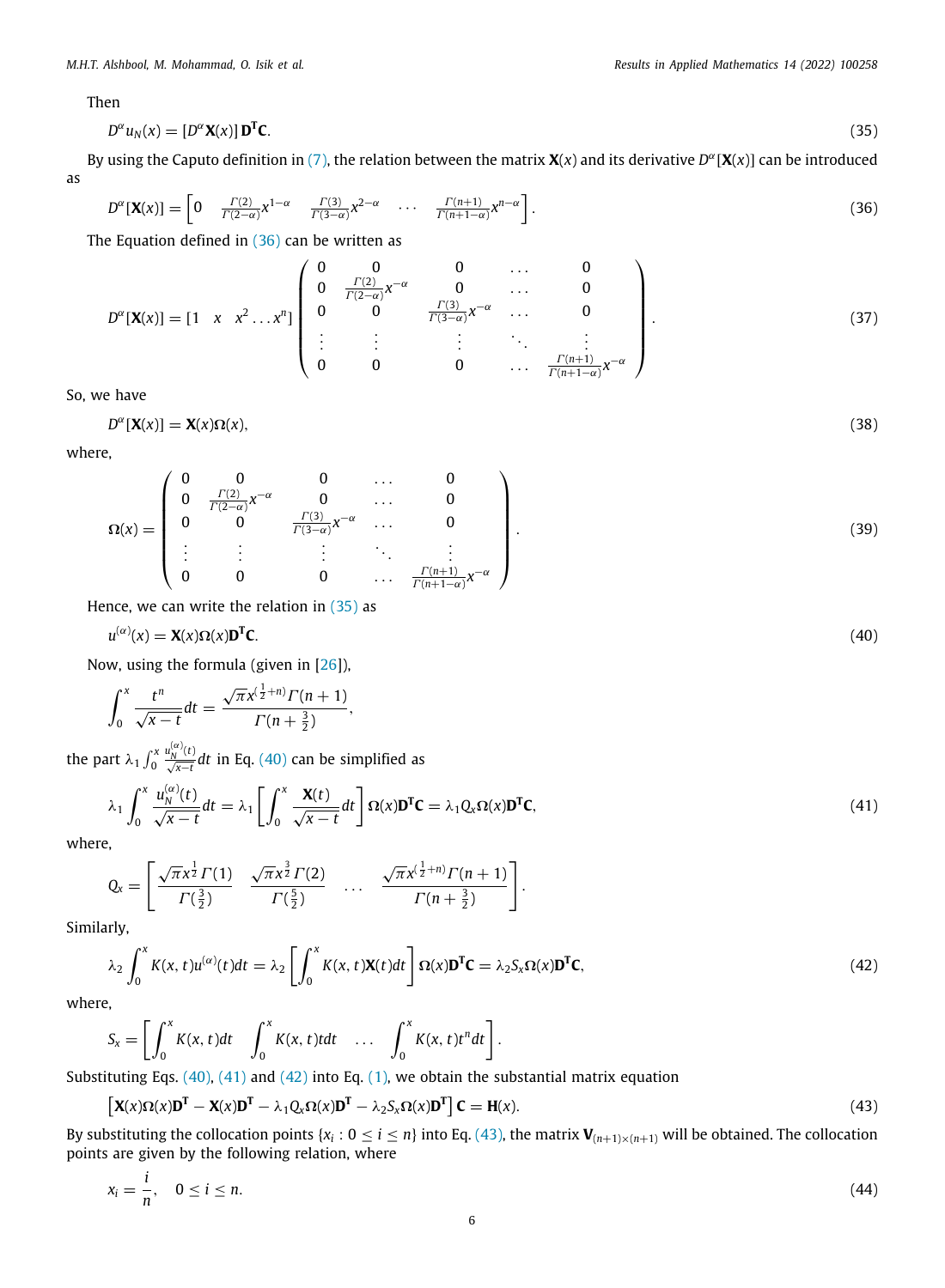Hence, Equation in [\(43\)](#page-6-5) become,

$$
\left[\mathbf{X}\Omega\mathbf{D}^{\mathrm{T}} - \mathbf{X}\mathbf{D}^{\mathrm{T}} - \lambda_1 Q \Omega \mathbf{D}^{\mathrm{T}} - \lambda_2 S \Omega \mathbf{D}^{\mathrm{T}}\right]\mathbf{C} = \mathbf{H},\tag{45}
$$

which can be written as a fundamental matrix form given by,

$$
WC = H \quad \text{or} \quad [W; H], \tag{46}
$$

where,

 $W = X\Omega D^{T} - XD^{T} - \lambda_1 Q \Omega D^{T} - \lambda_2 S \Omega D^{T}.$ 

The initial conditions in  $(2)$  $(2)$  can be written in the matrix forms as follows

**X**( $\delta$ )**D<sup>T</sup>C** = [*u*<sub>*i*</sub>], 0 ≤  $\delta$  ≤ *R*, *i* = 0, 1,

or

$$
\Upsilon_i \mathbf{C} = [u_i] = [u_{i0} \quad u_{i1} \quad \dots \quad u_{in}], \quad i = 0, 1, \dots, m. \tag{47}
$$

Combining  $[W, H]$  and  $[\Upsilon_i, u_i]$ , we obtain a new system  $[\overline{W}, \overline{H}]$ ,

$$
[\tilde{\mathbf{V}}, \tilde{\mathbf{W}}] = \left(\begin{array}{cc} \mathbf{V} & , & \mathbf{H} \\ \Upsilon_i & , & \mathbf{u}_i \end{array}\right). \tag{48}
$$

If the matrix **W** is square matrix and invertible, then we can find the unknowns  $\mathbf{C} = [c_0, c_1 \cdots c_n]$  by

$$
\mathbf{C} = (\breve{\mathbf{W}})^{-1} \breve{\mathbf{H}}.
$$

Note that, we omit the stability analysis and residual correction procedure for the method as it can be done in the same fashion to the stability analysis of the BSSI given in Section [3.3.](#page-7-0)

#### *3.3. Stability analysis of BSSI and residual analysis*

<span id="page-7-0"></span>In this section, we will constitute the stability estimation as follows. Suppose that the solution of the perturbing system is  $u_n^p$ , i.e.,  $u_n^p$  is the solution of the following perturbing system:

$$
u^{\alpha}(x) = u(x) + \lambda_1 \int_0^x \frac{u^{(\alpha)}(t)}{\sqrt{x-t}} dt + \lambda_2 \int_0^x K(x, t) u^{(\alpha)}(t) dt + h(x),
$$
  

$$
u^{(i)}(\delta) = u_i + \varepsilon.
$$

Then, performing the proposed method yields the following:

$$
\overline{\mathbf{V}}\overline{\mathbf{C}} = \overline{\mathbf{Z}} + \Delta \overline{\mathbf{Z}}.\tag{49}
$$

Let  $\mathbf{C}^p =$  be the perturbed solution of [\(49](#page-7-1)). Then, **C** is bounded as follows [\[27\]](#page-16-24)

<span id="page-7-1"></span>
$$
\frac{\|\varDelta C\|}{\|C\|}\leq \text{cond}(\bar{\boldsymbol{V}})\frac{\|\varDelta \bar{Z}\|}{\|\bar{Z}\|}.
$$

Similarly, for the error that may occur in  $\bar{V}$  as a result of arithmetic operations, we consider the perturbed problem

<span id="page-7-2"></span>
$$
(\mathbf{V} + \Delta \mathbf{\bar{V}}) \mathbf{C} = \mathbf{\bar{Z}} + \Delta \mathbf{\bar{Z}}.
$$
\n(50)

As the same notation, the change in **C** caused by perturbing the initials and arithmetic operations is bounded above as follows [\[27\]](#page-16-24).

$$
\frac{\|\Delta C\|}{\|C\|} \leq \frac{cond(\bar{\mathbf{V}})}{1 - cond(\bar{\mathbf{V}})\frac{\|\Delta \bar{\mathbf{V}}\|}{\|\bar{\mathbf{V}}\|}} \left(\frac{\|\Delta \bar{\mathbf{V}}\|}{\|\bar{\mathbf{V}}\|} + \frac{\|\Delta \bar{\mathbf{Z}}\|}{\|\bar{\mathbf{Z}}\|}\right).
$$

Thus, for the given Eq. [\(49\)](#page-7-1) and based on the BSSI we have,

<span id="page-7-3"></span>
$$
\begin{aligned} \left| u_n(x) - u_n^p(x) \right| &= \left| \mathbf{B}_n(x) \left( \mathbf{C} - (\mathbf{C} + \Delta \mathbf{C}) \right) \right| \\ &\leq \left\| \mathbf{B}_n(x) \right\| \left\| \Delta \mathbf{C} \right\| \\ &\leq \left\| \mathbf{B}_n(x) \right\| \text{cond}(\bar{\mathbf{V}}) \frac{\left\| \Delta \bar{\mathbf{Z}} \right\| \left\| \mathbf{C} \right\|}{\left\| \bar{\mathbf{Z}} \right\|}. \end{aligned} \tag{51}
$$

A Similar conclusions can be achieved for Eq. ([50](#page-7-2))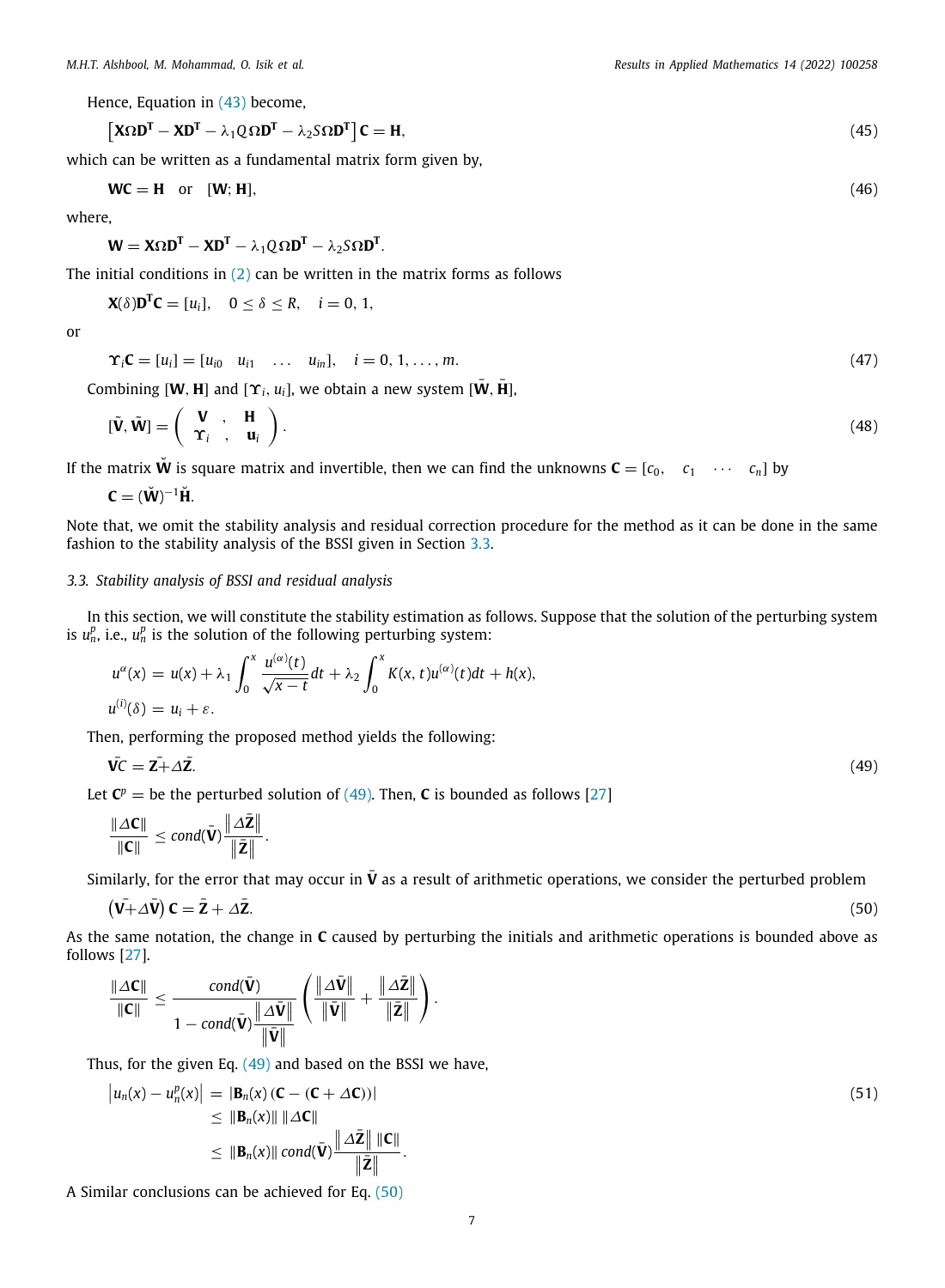To construct the residual correction procedure for the problem, let  $R<sub>n</sub>$  be defined as follows,

$$
R_n(x) := u_n^{\alpha}(x) - u_n(x) - \lambda_1 \int_0^x \frac{u_n^{(\alpha)}(t)}{\sqrt{x-t}} dt - \lambda_2 \int_0^x K(x,t) u_n^{(\alpha)}(t) dt.
$$

Then, adding and subtracting the term *R<sup>n</sup>* from Eq. ([1\)](#page-2-0) gives the following problem for the absolute error

$$
e_n^{\alpha}(x) = e_n(x) + \lambda_1 \int_0^x \frac{e_n^{(\alpha)}(t)}{\sqrt{x-t}} dt + \lambda_2 \int_0^x K(x,t) e_n^{(\alpha)}(t) dt + h(x), \qquad (52)
$$

where  $e_n = u - u_n$  with the following initial condition

$$
e_n^{(\alpha)}(\delta) = 0. \tag{53}
$$

By applying the method into Eq. [\(52\)](#page-8-1) with the condition [\(53\)](#page-8-2), we can obtain an approximate solution, which is denoted by  $e_{n,m}$ , for the absolute error where *m* is the degree of approximation.

Note that  $u_{n,m} := u_n + e_{n,m}$  is another approximate solution, called corrected BSSI solution, and its error function is  $e_{n,m}$ . If  $\|e_n - e_{n,m}\|$  <  $\|y - e_n\|$ , then  $u_{n,m}$  is a better approximation than  $u_n$  in the norm. On the other hand, we can estimate  $e_n$  by  $e_{n,m}$  whenever  $||e_n - e_{n,m}|| < \varepsilon$  is small.

#### **4. Numerical implementation**

<span id="page-8-0"></span>In this section, four examples are considered to illustrate the properties and effectiveness of the methods. Three of them have the smooth exact solutions and the last one has the non-smooth exact solution. We compare the results with some known methods.

#### *Example 1*

Consider the fractional integro-differential equation,

 $\overline{\phantom{0}}$ 

$$
u^{(0.5)}(x) = \frac{8x^{1.5} - 6x^{0.5}}{3\sqrt{\pi}} + \frac{x}{12} + \int_0^1 xtu(t)dt,
$$
\n(54)

with an initial condition,

$$
u(0)=0.
$$

The exact solution (see [\[28,](#page-16-25)[29\]](#page-16-26)) of this problem is given by

$$
u(x)=x^2-x.
$$

By applying the BSSI method into Eq.  $(54)$  $(54)$  $(54)$ , we get the relation

$$
J^{0.5}\left[u^{(0.5)}(x)\right] = J^{0.5}\left[\int_0^1 xtu(t)dt\right] + J^{0.5}\left[\frac{8x^{1.5} - 6x^{0.5}}{3\sqrt{\pi}} + \frac{x}{12}\right],\tag{55}
$$

which can be written as

$$
u(x) - J^{0.5} \left[ \int_0^1 x t u(t) dt \right] = u(0) + J^{0.5} \left[ \frac{8x^{1.5} - 6x^{0.5}}{3\sqrt{\pi}} + \frac{x}{12} \right].
$$
 (56)

The fundamental matrix equation for Eq.  $(54)$  $(54)$  $(54)$  is obtained as

$$
\left[\mathbf{X}(x)\mathbf{D}^{\mathrm{T}} - \mathbf{X}(x)\mathbf{\Psi}(x)\mathbf{D}^{\mathrm{T}} - \mathbf{S}_x\mathbf{D}^{\mathrm{T}}\right]\mathbf{Z} = \mathbf{E}(x). \tag{57}
$$

By substituting the collocation nodes ([27](#page-5-2)) into [\(57\)](#page-8-4) when  $n = 2$ , the following matrices are obtained,

$$
\Psi(x) = \begin{pmatrix} \frac{\Gamma(1)}{\Gamma(1.5)} x^{0.5} & 0 & 0 \\ 0 & \frac{\Gamma(2)}{\Gamma(2.5)} x^{0.5} & 0 \\ 0 & 0 & \frac{\Gamma(3)}{\Gamma(3.5)} x^{0.5} \end{pmatrix}, \quad \mathbf{D}^T = \begin{pmatrix} 1 & 0 & 0 \\ -2 & 2 & 0 \\ 1 & -2 & 1 \end{pmatrix},
$$
  

$$
\mathbf{Z} = \begin{bmatrix} z_0 \\ z_1 \\ z_2 \end{bmatrix} = \begin{bmatrix} 0 \\ -0.5 \\ 0 \end{bmatrix}, \quad \mathbf{V} = \begin{pmatrix} 0.7250 & 0.2429 & 0.0109 \\ 0.7250 & 0.2429 & 0.0109 \\ -0.0279 & 0.1511 & 0.5802 \end{pmatrix}, \quad \mathbf{E} = \begin{bmatrix} 0.1214 \\ 0.1214 \\ 0.0755 \end{bmatrix}.
$$

Then, by using Eq.  $(11)$  $(11)$ , the BSSI solution is obtained by the following

$$
u(x) = \begin{bmatrix} 1 & x & x^2 \end{bmatrix} \begin{pmatrix} 1 & 0 & 0 \\ -2 & 2 & 0 \\ 1 & -2 & 1 \end{pmatrix} \begin{bmatrix} 0 \\ -0.5 \\ 0 \end{bmatrix} = x^2 - x,
$$

which gives the exact solution.

<span id="page-8-4"></span><span id="page-8-3"></span><span id="page-8-2"></span><span id="page-8-1"></span>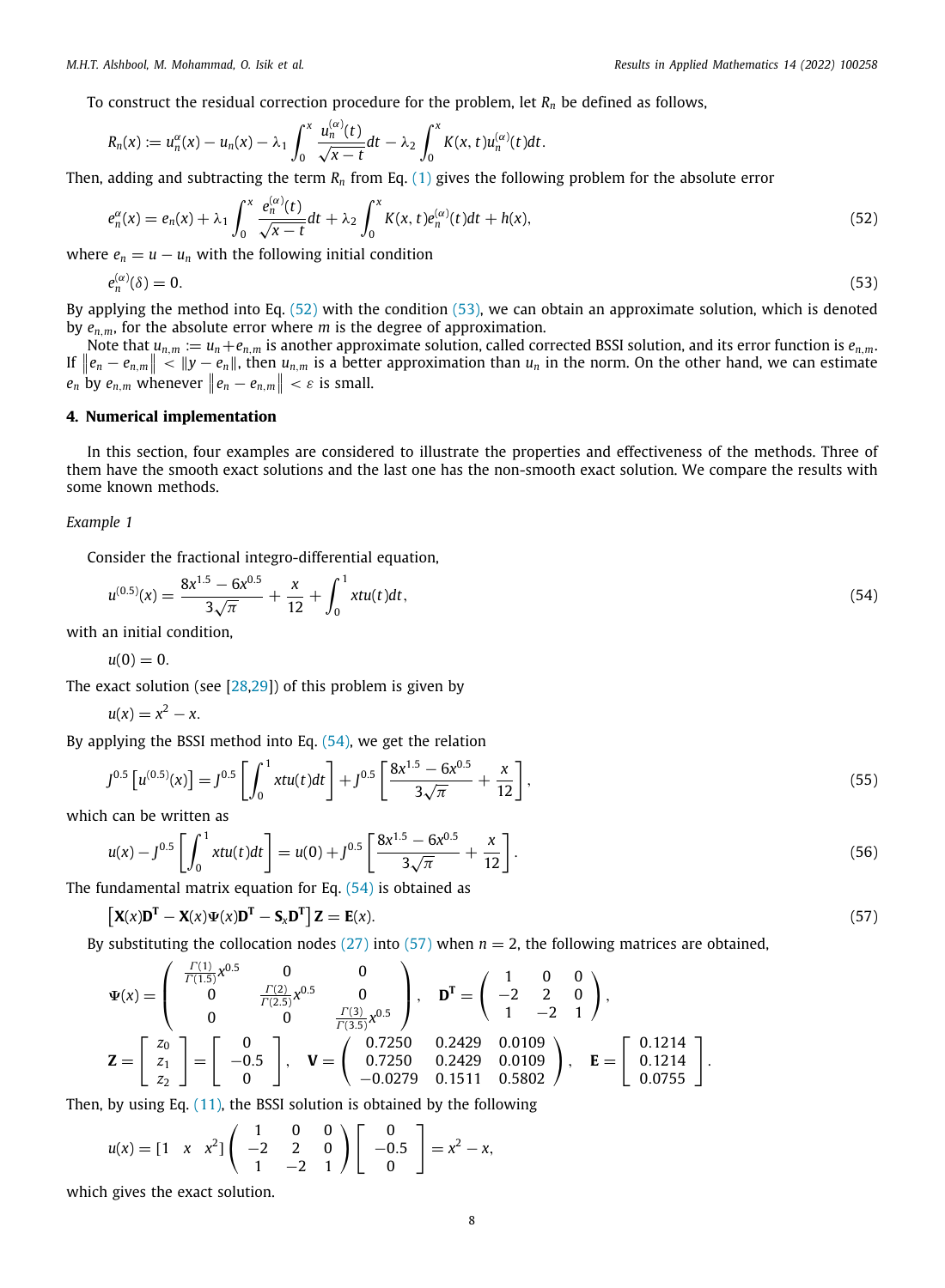#### <span id="page-9-1"></span>**Table 1**

|  | A comparison between the BSS algorithms and other methods for Example 1. |  |  |  |  |  |  |  |  |  |  |
|--|--------------------------------------------------------------------------|--|--|--|--|--|--|--|--|--|--|
|--|--------------------------------------------------------------------------|--|--|--|--|--|--|--|--|--|--|

<span id="page-9-0"></span>

| $\boldsymbol{x}$ | $SLM$ [29]                     |                       | PLM [29] OHAM [28] BSS methods                                         |                |
|------------------|--------------------------------|-----------------------|------------------------------------------------------------------------|----------------|
| 0.0              | $3.48 \times 10^{-5}$          | $1.08 \times 10^{-5}$ | $\overline{0}$                                                         | $\Omega$       |
| 0.1              | $1.67 \times 10^{-5}$          | $9.10 \times 10^{-5}$ | $\overline{0}$                                                         | $\bf{0}$       |
|                  | $0.2$ $2.74 \times 10^{-6}$    | $7.88 \times 10^{-5}$ | $\overline{0}$                                                         | $\bf{0}$       |
| 0.3              | $7.26 \times 10^{-6}$          | $7.13 \times 10^{-5}$ | $\overline{0}$                                                         | $\bf{0}$       |
| 0.4              | $1.32 \times 10^{-5}$          | $6.84 \times 10^{-5}$ | $\overline{0}$                                                         | $\bf{0}$       |
|                  | $0.5$ $1.51 \times 10^{-5}$    | $7.01 \times 10^{-5}$ | $5.55 \times 10^{-17}$                                                 | $\overline{0}$ |
|                  | $0.6$ $1.31 \times 10^{-5}$    | $7.62 \times 10^{-5}$ | $\overline{0}$                                                         | $\Omega$       |
| 0.0              | $6.99 \times 10^{-6}$          | $8.67 \times 10^{-5}$ | $\Omega$                                                               | $\Omega$       |
| 0.8              | 3.15 $\times$ 10 <sup>-6</sup> | $1.01 \times 10^{-4}$ | $1.11 \times 10^{-16}$                                                 | $\Omega$       |
|                  |                                |                       | 0.9 $1.73 \times 10^{-5}$ $1.20 \times 10^{-4}$ $1.11 \times 10^{-16}$ | $\overline{0}$ |
| 1.0              | $3.55 \times 10^{-6}$          |                       | $1.43 \times 10^{-4}$ $1.11 \times 10^{-16}$                           | $\overline{0}$ |
|                  |                                |                       |                                                                        |                |

If we apply the BSSD method to solve the problem in Eq.  $(54)$ , the fundamental matrix equation for Eq.  $(54)$  $(54)$  $(54)$  is obtained as

$$
\left[\mathbf{X}\Omega\mathbf{D}^{\mathrm{T}} - \mathbf{S}\mathbf{D}^{\mathrm{T}}\right]\mathbf{C} = \mathbf{H}.\tag{58}
$$

For  $n = 2$ , we get the following matrices,

$$
\Omega(x) = \begin{pmatrix} 0 & 0 & 0 \\ 0 & \frac{\Gamma(2)}{\Gamma(2.5)} x^{-0.5} & 0 \\ 0 & 0 & \frac{\Gamma(3)}{\Gamma(3.5)} x^{-0.5} \end{pmatrix}.
$$
  
\n
$$
\mathbf{W} = \begin{pmatrix} -0.7915 & -0.7915 & -0.9697 \\ 0.6705 & 0.6705 & -0.4301 \\ 0.0477 & 0.0477 & 0.9730 \end{pmatrix}, \quad \mathbf{D}^T = \begin{pmatrix} 1 & 0 & 0 \\ -2 & 2 & 0 \\ 1 & -2 & 1 \end{pmatrix}, \quad \mathbf{H} = \begin{bmatrix} -0.3352 \\ -0.3352 \\ -0.0728 \end{bmatrix}.
$$

Using collocation points in  $(44)$  $(44)$  with  $n = 2$  and substituting these points to Eq. ([58](#page-9-0)), we have

$$
\mathbf{C} = \left[ \begin{array}{c} c_0 \\ c_1 \\ c_2 \end{array} \right] = \left[ \begin{array}{c} 0 \\ -0.5 \\ 0 \end{array} \right].
$$

Now, from Eq. ([11](#page-4-2)) the BSSD solution is obtained as

$$
u(x) = \begin{bmatrix} 1 & x & x^2 \end{bmatrix} \begin{pmatrix} 1 & 0 & 0 \\ -2 & 2 & 0 \\ 1 & -2 & 1 \end{pmatrix} \begin{bmatrix} 0 \\ -0.5 \\ 0 \end{bmatrix} = x^2 - x,
$$

which gives again the exact solution. Note that, for both methods the exact solution is obtained for  $n = 2$ . We compare these results with optimal homotopy asymptotic method (OHAM), Standard Least Squares Method (SLM) and Perturbed Least Squares Method (PLM). All of them ended up with the exact solution whereas the methods SLM [\[29\]](#page-16-26), PLM [\[29\]](#page-16-26) and OHAM [[28](#page-16-25)] ended by an approximate solution within a good accuracy, however not exact for  $n = 2$  and for this specific example. [Table](#page-9-1) [1](#page-9-1) presents the error bound achieved using the BSSI and BSSD methods and compared with other techniques.

#### *Example 2*

Let us consider the fractional integro-differential equation [[30](#page-16-27)]

$$
D^{(0.25)}u(x) = \frac{1}{2} \int_0^x \frac{u(t)}{\sqrt{x-t}} dt + \frac{1}{3} \int_0^1 (x-t)u(t)dt + g(x),
$$
\n(59)

with an initial condition is  $u(0) = 0$ , where

$$
g(x) = \frac{\Gamma(3)}{\Gamma(2.75)} x^{1.75} + \frac{\Gamma(4)}{\Gamma(3.75)} x^{2.75} - \frac{\sqrt{\pi} \Gamma(3)}{2 \Gamma(7/2)} x^{5/2} - \frac{\sqrt{\pi} \Gamma(4)}{2 \Gamma(9/2)} x^{7/2} - \frac{7x}{36} + \frac{3}{20}.
$$

The exact solution of this formulation is

$$
u(x)=x^2+x^3.
$$

Consider  $n = 3$ , and apply the BSSI method, we get the following

$$
J^{0.25}\left[u^{(0.25)}(x)\right] = J^{0.25}\left[\frac{1}{2}\int_0^x \frac{u(t)}{\sqrt{x-t}}dt\right] + J^{0.25}\left[\frac{1}{3}\int_0^1 (x-t)u(t)dt\right] + J^{0.25}\left[g(x)\right],
$$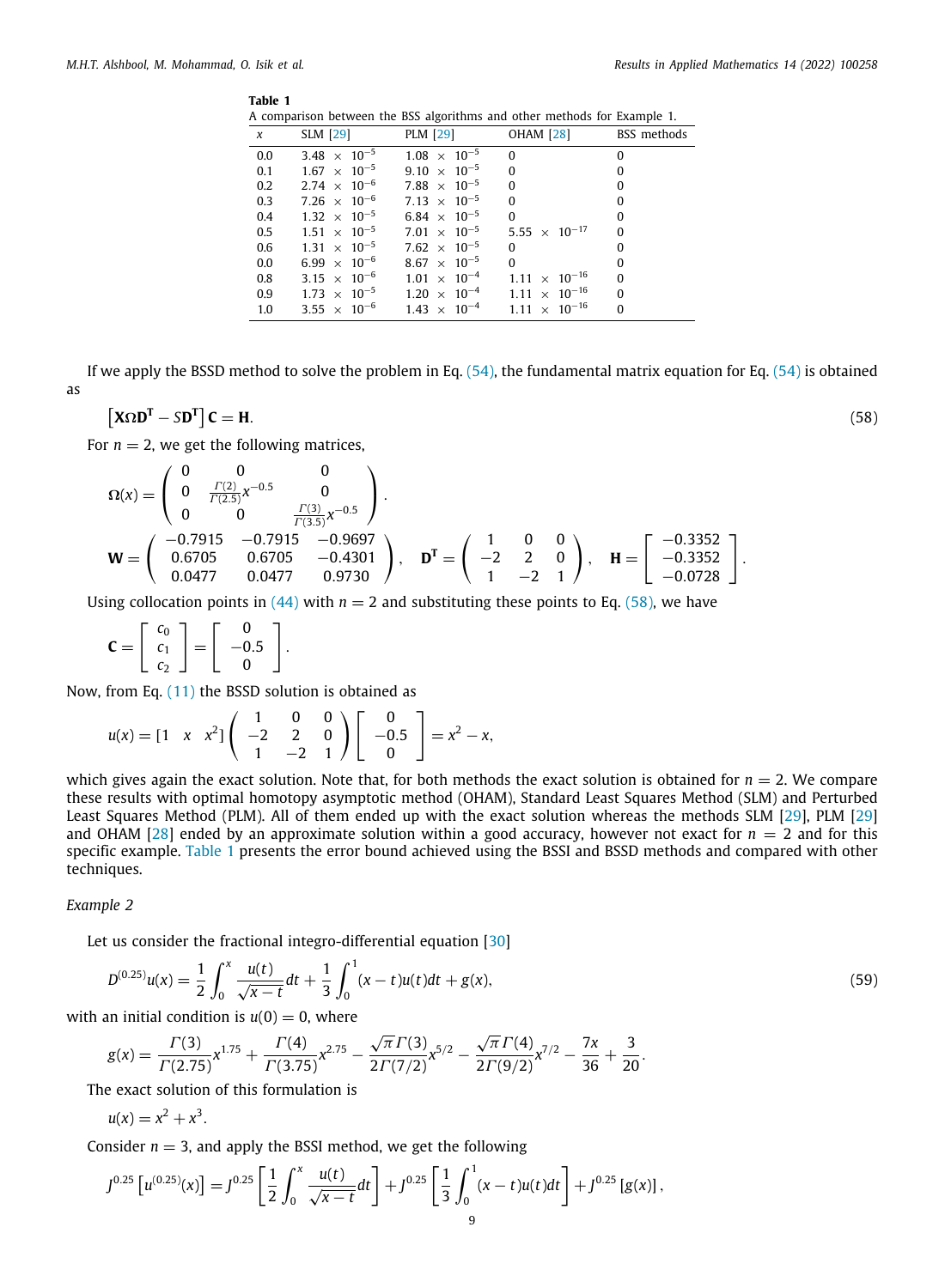#### <span id="page-10-1"></span>**Table 2**

A comparison between our methods fro  $n = 3$ , and other methods for Example 2.

| $\boldsymbol{\chi}$ | CAS method [30] | Legendre wavelets method [30] | BSSD method  | Exact        |
|---------------------|-----------------|-------------------------------|--------------|--------------|
| 0.0                 | 0.0400000000    | 0.0000000000                  | 0.0000000000 | 0.0000000000 |
| 1/6                 | 0.0900000000    | 0.0600000000                  | 0.0324074074 | 0.0324074074 |
| 2/6                 | 0.1900000000    | 0.1800000000                  | 0.1481481481 | 0.1481481481 |
| 3/6                 | 0.4000000000    | 0.4000000000                  | 0.3750000000 | 0.3750000000 |
| 4/6                 | 0.7200000000    | 0.7800000000                  | 0.7407407407 | 0.7407407407 |
| 5/6                 | 1.1800000000    | 1.2800000000                  | 1.2731481480 | 1.2731481480 |

and the matrix equation

$$
\[ \mathbf{X}(x)\mathbf{D}^{\mathrm{T}} - \frac{1}{2}\mathbf{O}_x\mathbf{D}^{\mathrm{T}} - \frac{1}{3}\mathbf{S}_x\mathbf{D}^{\mathrm{T}} \] \mathbf{Z} = \mathbf{E}(x),
$$

where,

$$
\Psi(x) = \begin{pmatrix}\n\frac{\Gamma(1)}{\Gamma(1.5)}x^{0.25} & 0 & 0 & 0 \\
0 & \frac{\Gamma(2)}{\Gamma(2.5)}x^{0.25} & 0 & 0 \\
0 & 0 & \frac{\Gamma(3)}{\Gamma(3.5)}x^{0.25} & 0 \\
0 & 0 & 0 & \frac{\Gamma(4)}{\Gamma(4.5)}x^{0.25}\n\end{pmatrix},
$$
\n
$$
\mathbf{D}^T = \begin{pmatrix}\n1 & 0 & 0 & 0 \\
-3 & 3 & 0 & 0 \\
3 & -6 & 3 & 0 \\
-1 & 3 & -3 & 1\n\end{pmatrix}, \quad \mathbf{V} = \begin{pmatrix}\n-0.2472 & -0.2201 & 0.0956 & 0.8191 \\
-0.2444 & -0.0513 & 0.3249 & 0.1155 \\
-0.1587 & 0.2518 & 0.1860 & 0.0271 \\
0.6157 & 0.2708 & 0.0634 & 0.0313\n\end{pmatrix},
$$
\n
$$
\mathbf{Z} = \begin{bmatrix}\nz_0 \\
z_1 \\
z_2 \\
z_3\n\end{bmatrix} = \begin{bmatrix}\n0 \\
0 \\
\frac{1}{3} \\
2\n\end{bmatrix}, \quad \mathbf{E} = \begin{bmatrix}\n1.1786 \\
0.6255 \\
0.1888 \\
0.0716\n\end{bmatrix}.
$$

Thus, the BSSI solution reveals the solution as  $x^3 + x^2$ , which is the exact.

If we apply the BSSD method to the problem, the fundamental matrix equation for Eq. [\(54](#page-8-3)) is obtained as

<span id="page-10-0"></span>
$$
\left[\mathbf{X}(x)\Omega(x)\mathbf{D}^{\mathrm{T}}-\frac{1}{2}\mathbf{Q}_{x}\Omega(x)\mathbf{D}^{\mathrm{T}}-\frac{1}{3}\mathbf{S}_{x}\Omega(x)\mathbf{D}^{\mathrm{T}}\right]\mathbf{C}=\mathbf{H}(x).
$$
\n(60)

By applying the method with  $n = 3$ , we get the following matrices

$$
\Omega(x) = \begin{pmatrix}\n0 & 0 & 0 & 0 & 0 \\
0 & \frac{\Gamma(2)}{\Gamma(2.5)}x^{-0.5} & 0 & 0 \\
0 & 0 & \frac{\Gamma(3)}{\Gamma(3.5)}x^{-0.5} & 0 \\
0 & 0 & 0 & \frac{\Gamma(4)}{\Gamma(4.5)}x^{-0.5}\n\end{pmatrix}.
$$
\n
$$
\mathbf{W} = \begin{pmatrix}\n-1.11457 & -1.244036 & -1.2272 & -0.43640 \\
-0.3697304 & -0.240228 & 0.370244 & 0.2735 \\
-0.457121 & 0.2139 & 0.27826 & 0.058117 \\
0.8066644211 & 0.08699 & 0.9730 & 0.063659\n\end{pmatrix}, \quad \mathbf{D}^{\mathrm{T}} = \begin{pmatrix}\n1 & 0 & 0 & 0 \\
-3 & 3 & 0 & 0 \\
3 & -6 & 3 & 0 \\
-1 & 3 & -3 & 1\n\end{pmatrix}.
$$

Putting in the discretized points to Eq. ([60](#page-10-0)) yields the following matrices,

$$
\mathbf{H} = \left[ \begin{array}{c} 1.4609 \\ 0.8213 \\ 0.2667 \\ 0.1466 \end{array} \right] \quad \mathbf{C} = \left[ \begin{array}{c} c_0 \\ c_1 \\ c_2 \\ c_3 \end{array} \right] = \left[ \begin{array}{c} 0 \\ 6.4850E - 20 \\ 0.3334 \\ 1.9999 \end{array} \right].
$$

Hence, the BSSD solution is obtained as  $1.9455(E-19)x + 1.0x^3 + 0.9999x^2$ .

In [Table](#page-10-1) [2](#page-10-1), we provide some numerical experiments for the BSSD solution when *n* = 3 compared with some known methods. It is clear that the BSS methods gives us more accurate results than the CAS wavelets and Legendre wavelets methods [[30](#page-16-27)] for this problem. The approximate solutions obtained by BSS methods for  $n = 2$  and  $n = 3$  are depicted in [Fig.](#page-11-0) [1](#page-11-0). [Table](#page-11-1) [3](#page-11-1) shows the stability results based on the BSSD method.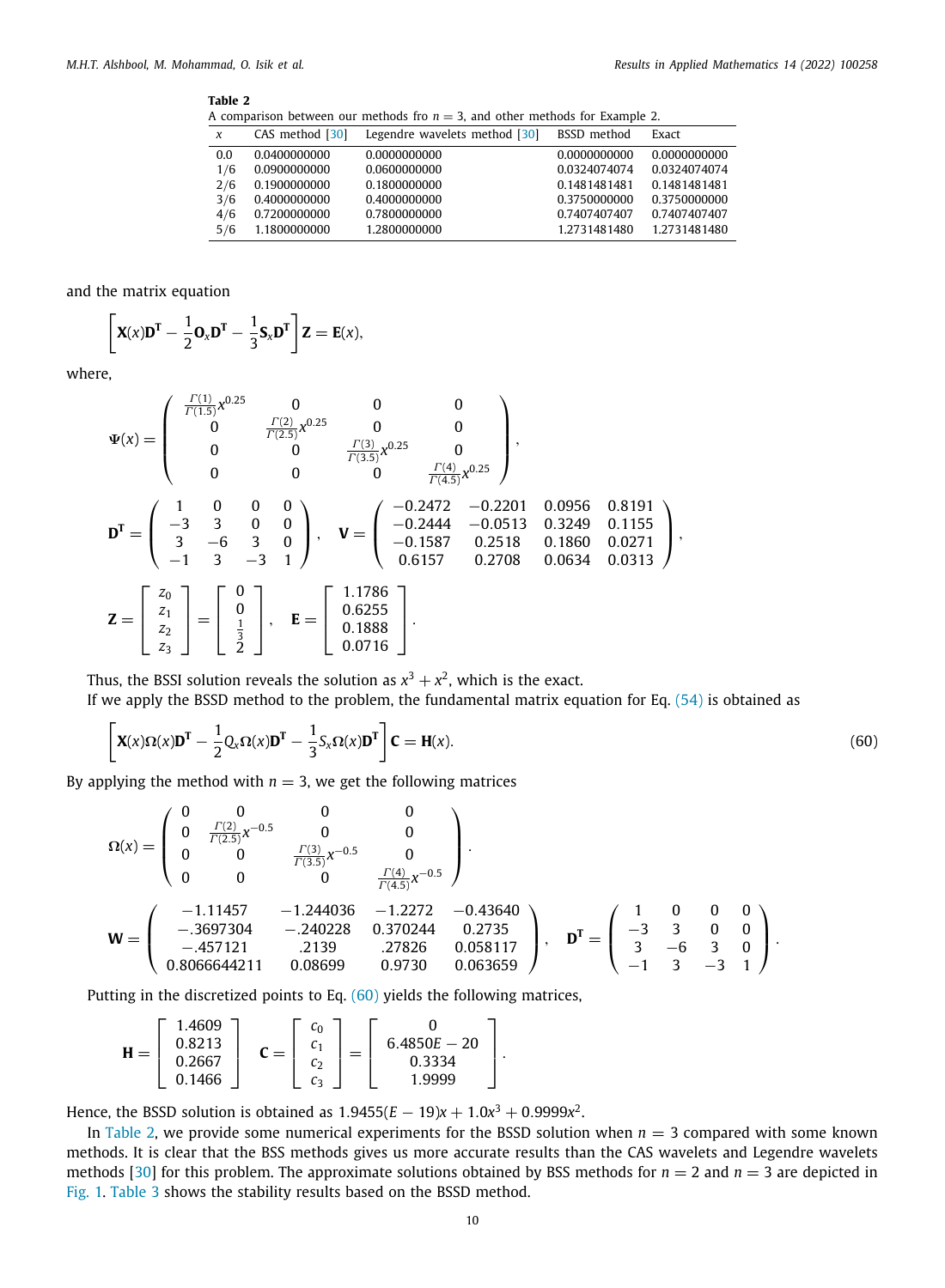

**Fig. 1.** The BSS solutions for  $n = 2$  and  $n = 3$  with the exact solution for Example 2.

<span id="page-11-1"></span><span id="page-11-0"></span>**Table 3** Stability results of the system obtained by BSSD method for Example 2.

|                                                                | $n=2$                  | $n=3$                  | $n = 4$                |
|----------------------------------------------------------------|------------------------|------------------------|------------------------|
| cond(W)                                                        | 12.82                  | 15.24                  | 28.07                  |
| $\ AC\ $                                                       | $8.00 \times 10^{-10}$ | $1.19 \times 10^{-16}$ | $1.07 \times 10^{-9}$  |
| C                                                              | 1.92                   | 2.00                   | 2.00                   |
| $\ \Delta H\ $                                                 | $10^{-16}$             | $10^{-16}$             | $10^{-16}$             |
| H                                                              | 1.38                   | 1.46                   | 1.49                   |
| Upper bound obtained by $(51)$ 7.12 $\times$ 10 <sup>-15</sup> |                        | $1.66 \times 10^{-14}$ | $5.99 \times 10^{-14}$ |
| $  u_n-u_n^p  $                                                | $1.0 \times 10^{-16}$  | $2.0 \times 10^{-16}$  | $3.0 \times 10^{-16}$  |

#### *Example 3*

Now, we consider the following fractional integro-differential equation [[31](#page-16-28)]

$$
D^{\frac{1}{3}}u(x) = p(x)u(x) + \int_0^x \frac{u(t)}{\sqrt{x-t}} dt + g(x),
$$
\n(61)

where the initial condition is given to be  $u(0) = 0$ , and

$$
g(x)=\frac{6}{\Gamma(\frac{11}{3})}x^{\frac{8}{3}}+(\frac{32}{35}-\frac{\Gamma(\frac{1}{2})\Gamma(\frac{7}{3})}{\Gamma(\frac{17}{6})})x^{11/6}+\Gamma(\frac{7}{3})x, \ \ p(x)=\frac{-32}{35}x^{\frac{1}{2}}.
$$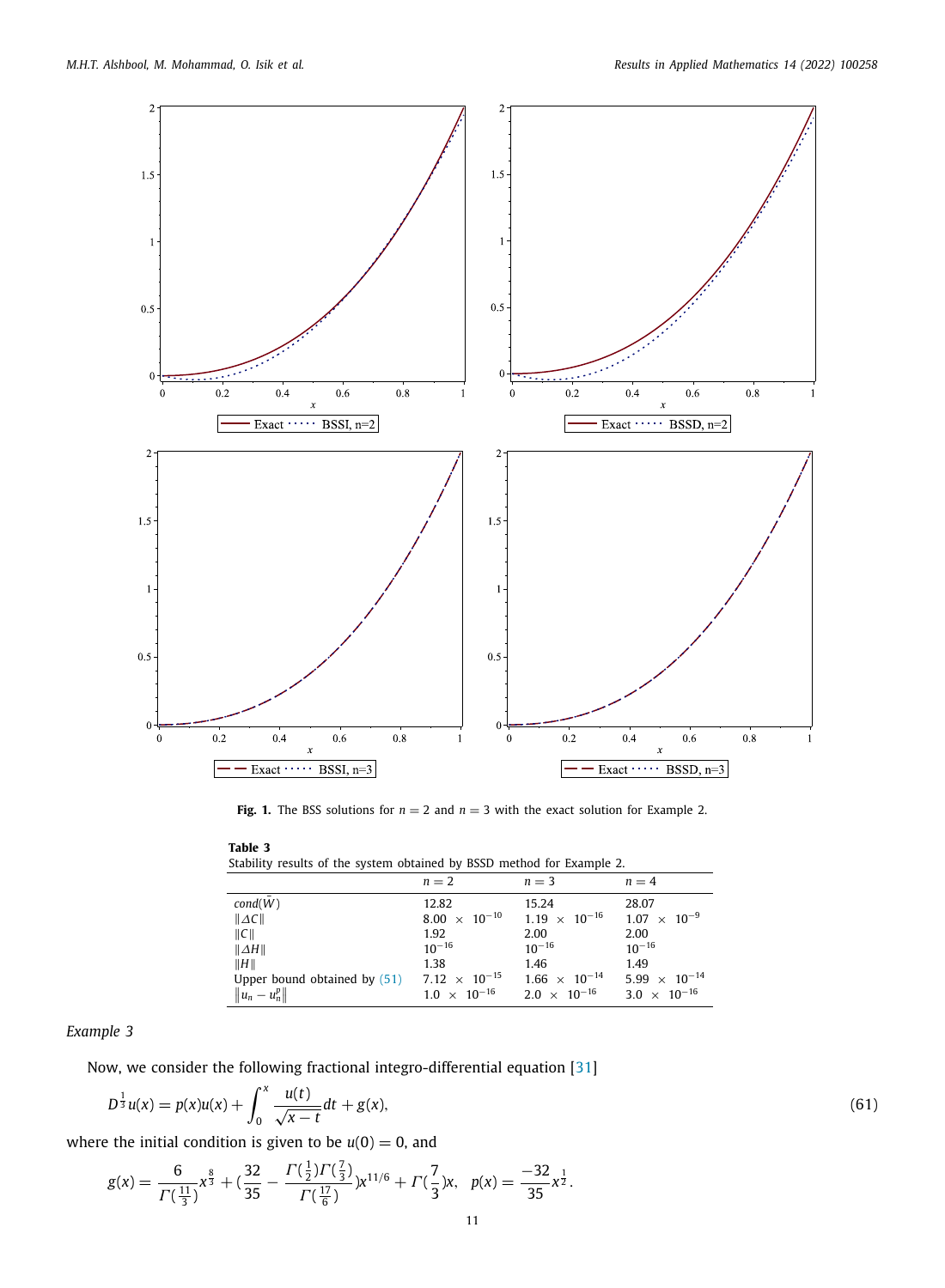<span id="page-12-0"></span>

|--|

| $\chi$ | $n=3$                          | $n=6$                 | $n=8$                          |
|--------|--------------------------------|-----------------------|--------------------------------|
| 0.0    | $\Omega$                       | $\overline{0}$        | $\Omega$                       |
| 0.1    | $5.54 \times 10^{-4}$          | $1.58 \times 10^{-3}$ | $1.51 \times 10^{-4}$          |
| 0.2    | $6.93 \times 10^{-3}$          | $1.35 \times 10^{-4}$ | 4.69 $\times$ 10 <sup>-4</sup> |
| 0.3    | $1.07 \times 10^{-2}$          | $1.10 \times 10^{-3}$ | 4.87 $\times$ 10 <sup>-4</sup> |
| 0.4    | $1.10 \times 10^{-3}$          | $1.02 \times 10^{-4}$ | 3.75 $\times$ 10 <sup>-4</sup> |
| 0.5    | 8.61 $\times$ 10 <sup>-3</sup> | $1.16 \times 10^{-3}$ | 3.68 $\times$ 10 <sup>-4</sup> |
| 0.6    | 4.55 $\times$ 10 <sup>-3</sup> | $1.10 \times 10^{-3}$ | $1.73 \times 10^{-4}$          |
| 0.7    | $5.19 \times 10^{-4}$          | $8.54 \times 10^{-5}$ | 4.83 $\times$ 10 <sup>-4</sup> |
| 0.8    | $1.69 \times 10^{-3}$          | $6.77 \times 10^{-4}$ | $1.16 \times 10^{-4}$          |
| 0.9    | $1.68 \times 10^{-4}$          | $5.10 \times 10^{-4}$ | $2.23 \times 10^{-4}$          |
| 1.0    | 7.12 $\times$ 10 <sup>-3</sup> | $3.53 \times 10^{-6}$ | $2.73 \times 10^{-6}$          |

<span id="page-12-1"></span>

|--|--|

The correction procedure of the BSSD solution for  $n = 3$ , and  $m = 10$ , 12, 14 for Example 3.

| $\chi$ | $e_{3,3}$                      | $\overline{e_{3,3}^{10}}$ | $\overline{e_{3,3}^{12,12}}$ | $e^{14,14}_{3,3}$              |
|--------|--------------------------------|---------------------------|------------------------------|--------------------------------|
| 0.0    | $\Omega$                       | $\Omega$                  | $\Omega$                     | $\Omega$                       |
| 0.1    | 5.54 $\times$ 10 <sup>-4</sup> | $3.01 \times 10^{-4}$     | $1.23 \times 10^{-4}$        | 8.59 $\times$ 10 <sup>-5</sup> |
| 0.2    | $6.93 \times 10^{-3}$          | $2.70 \times 10^{-4}$     | $9.20 \times 10^{-5}$        | $1.19 \times 10^{-5}$          |
| 0.3    | $1.07 \times 10^{-2}$          | $1.34 \times 10^{-5}$     | $1.16 \times 10^{-4}$        | $1.22 \times 10^{-5}$          |
| 0.4    | $1.10 \times 10^{-3}$          | $2.18 \times 10^{-4}$     | $1.78 \times 10^{-4}$        | $1.00 \times 10^{-5}$          |
| 0.5    | 8.61 $\times$ 10 <sup>-3</sup> | $2.54 \times 10^{-4}$     | $1.24 \times 10^{-4}$        | $9.42 \times 10^{-5}$          |
| 0.6    | 4.55 $\times$ 10 <sup>-3</sup> | $5.15 \times 10^{-5}$     | $5.90 \times 10^{-5}$        | $5.88 \times 10^{-5}$          |
| 0.7    | $5.19 \times 10^{-4}$          | $1.86 \times 10^{-4}$     | $5.47 \times 10^{-5}$        | 8.16 $\times$ 10 <sup>-5</sup> |
| 0.8    | $1.69 \times 10^{-3}$          | $2.32 \times 10^{-4}$     | $6.02 \times 10^{-5}$        | $3.87 \times 10^{-5}$          |
| 0.9    | $1.68 \times 10^{-4}$          | $1.21 \times 10^{-4}$     | $5.92 \times 10^{-5}$        | $1.74 \times 10^{-5}$          |
| 1.0    | 7.12 $\times$ 10 <sup>-3</sup> | $2.14 \times 10^{-5}$     | $6.00 \times 10^{-6}$        | $5.00 \times 10^{-6}$          |

| ----<br>$\sim$ | $\sim$ |
|----------------|--------|
|----------------|--------|

<span id="page-12-2"></span>Stability results of the system obtained by the BSSD method for Example 3.

|                              | $n = 3$                  | $n=6$                    | $n=10$                   |
|------------------------------|--------------------------|--------------------------|--------------------------|
| cond(W)                      | 16.7202                  | 107.7649                 | 1685.8626                |
| $\ AC\ $                     | $2.2981 \times 10^{-16}$ | $3.0 \times 10^{-20}$    | $2.2 \times 10^{-19}$    |
| $\ C\ $                      | 1.9928                   | 1.9999                   | 2.0000                   |
| $\ \Delta H\ $               | $10^{-16}$               | $10^{-16}$               | $10^{-16}$               |
| H                            | 2.0813                   | 2.2989                   | 2.3483                   |
| Upper bound obtained by (51) | $1.6009 \times 10^{-15}$ | $9.3842 \times 10^{-15}$ | $1.4359 \times 10^{-13}$ |
| $  u_n-u_n^p  $              | $2.5 \times 10^{-16}$    | $2.50 \times 10^{-16}$   | $3.5 \times 10^{-16}$    |

The exact solution here is defined as

$$
u(x) = x^3 + x^{\frac{4}{3}}.
$$

By applying the BSSD method for  $n = 3$ ,  $n = 6$ , and  $n = 8$ , the results are tabulated in [Table](#page-12-0) [4.](#page-12-0) We apply the residual correction procedure given in Section [3.3](#page-7-0) to the problem for  $n = 3$  and  $m = 10, 12, 14$  where some of the numerical observations are presented in [Fig.](#page-13-0) [2](#page-13-0) and [Table](#page-12-1) [5.](#page-12-1) We can say from Fig. 2 and Table [5](#page-12-1) that the absolute error for  $n = 3$  is estimated well by using the residual correction procedure. We get the corrected solutions for  $n = 3$  and  $m = 10, 12, 14$ and give the absolute errors in [Fig.](#page-14-0) [3](#page-14-0). It can be inferred from Fig. 3 that the corrected solution is better than those obtained from the BSSD solution for  $n = 3$  and  $m = 10$ , 12, 14. We also show some stability results for the BSSD method in [Table](#page-12-2) [6.](#page-12-2)

#### *Example 4*

Consider the fractional integral–differential equation

<span id="page-12-3"></span>
$$
u^{(0.5)}(x) = u(x) + \int_0^x u(t)dt + \frac{\Gamma(3)}{\Gamma(2.5)}x^{1.5} - \frac{1}{3}x^3 - x^2,
$$
\n(62)

with initial condition defined by

 $u(0) = 0.$ 

The exact solution of this problem is [\[32](#page-16-29)]

$$
u(x)=x^2.
$$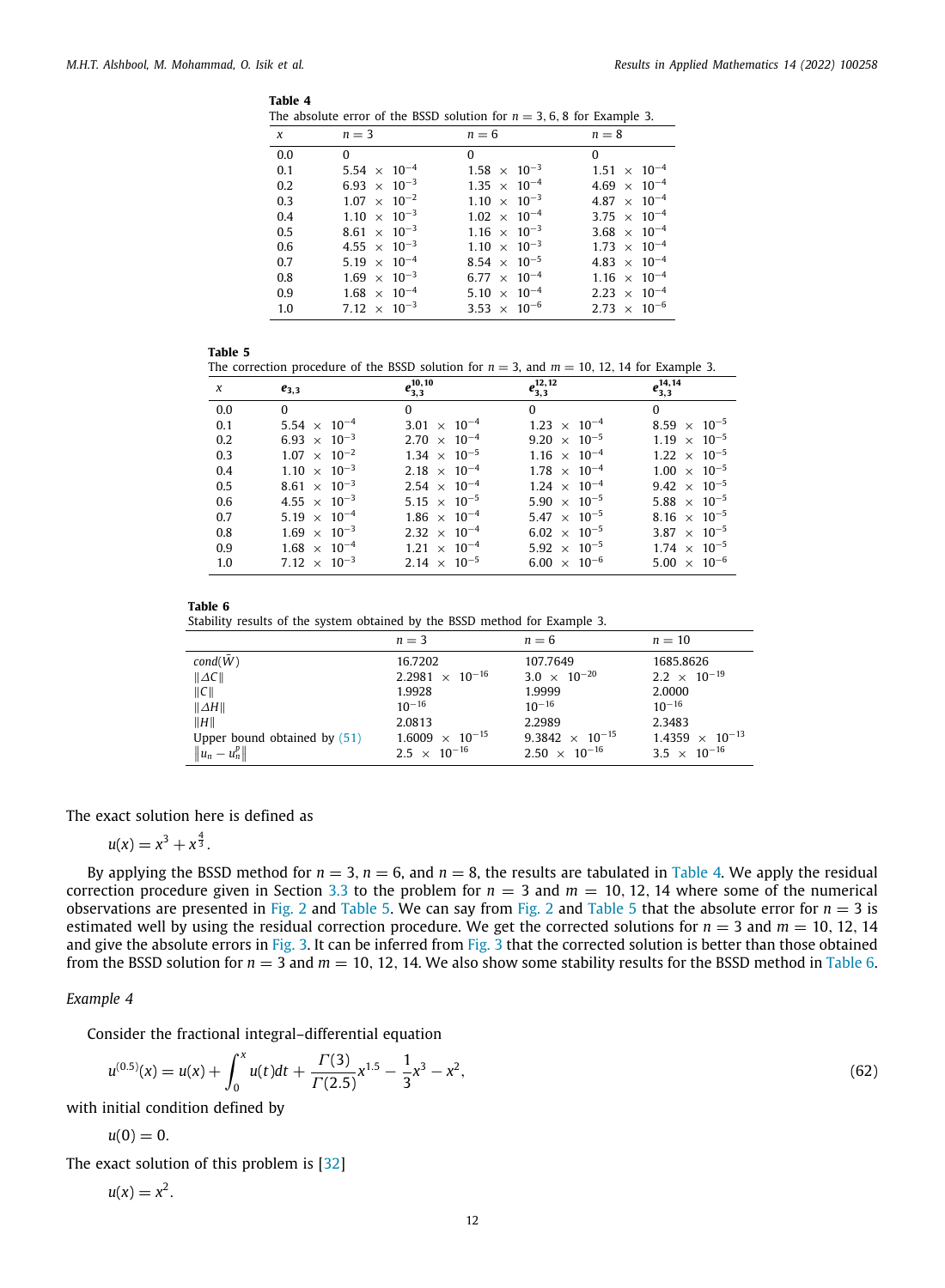

**Fig. 2.** Estimation of absolute error of the BSSD solutions for *n* = 3, and *m* = 10, 12, 14 for Example 3.

<span id="page-13-0"></span>The fundamental matrix equation for Eq. ([62](#page-12-3)) is obtained as

$$
J^{0.5}\left[u^{(0.5)}(x)\right] = J^{0.5}\left[u(x)\right] + J^{0.5}\left[\int_0^x u(t)dt\right] + J^{0.5}\left[\frac{\Gamma(3)}{\Gamma(2.5)}x^{1.5} - \frac{1}{3}x^3 - x^2\right].\tag{63}
$$

This can be simplified as follows.

$$
u(x) - J^{0.5} [u(x)] - J^{0.5} \left[ \int_0^x u(t) dt \right] = u(0) + J^{0.5} \left[ \frac{\Gamma(3)}{\Gamma(2.5)} x^{1.5} - \frac{1}{3} x^3 - x^2 \right].
$$
 (64)

Obtaining the matrix form yields

$$
\left[\mathbf{X}(x)\mathbf{D}^{\mathrm{T}} - \mathbf{X}(x)\Psi(x)\mathbf{D}^{\mathrm{T}} - \mathbf{S}_x\mathbf{D}^{\mathrm{T}}\right]\mathbf{Z} = \mathbf{E}(x),\tag{65}
$$

Using the initial condition, we have

 $\mathbf{X}(0)\mathbf{D}^{\mathrm{T}}\mathbf{C}=0.$ 

The augmented matrix is formed as

$$
VC = Z \quad \text{or} \quad [V; Z]. \tag{66}
$$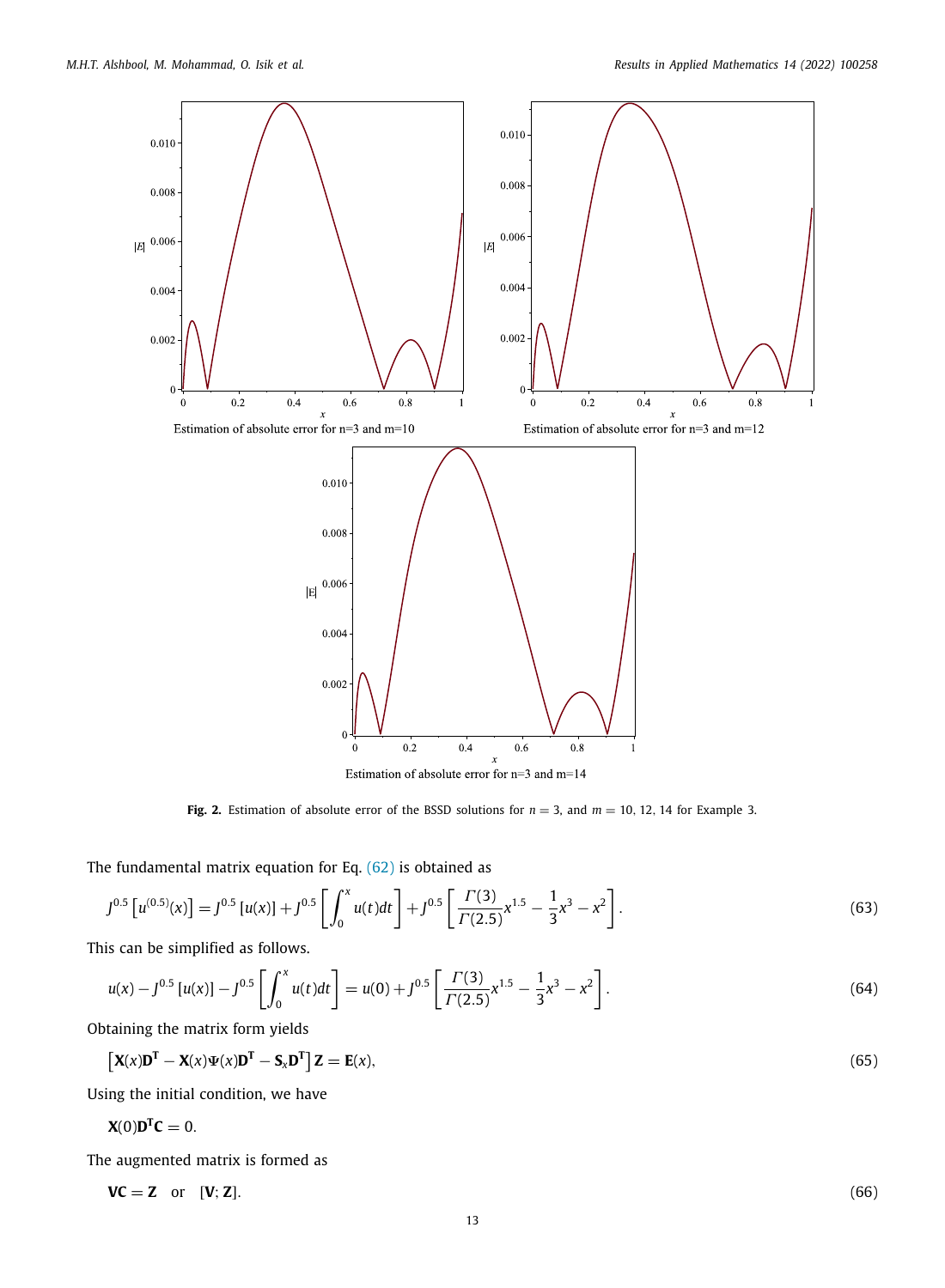

<span id="page-14-0"></span>**Fig. 3.** Comparison the absolute error for  $n = 3$  with the absolute errors obtained by the corrected BSSD solutions for  $n = 3$ ,  $m = 10$ , 12, 14 for Example 3.

For  $n = 2$  and  $\alpha = 0.5$ , we get the following matrices as

$$
\Psi(x) = \begin{pmatrix} \frac{\Gamma(1)}{\Gamma(1.5)} x^{0.5} & 0 & 0 \\ 0 & \frac{\Gamma(2)}{\Gamma(2.5)} x^{0.5} & 0 \\ 0 & 0 & \frac{\Gamma(3)}{\Gamma(3.5)} x^{0.5} \end{pmatrix}, \quad \mathbf{D}^T = \begin{pmatrix} 1 & 0 & 0 \\ -2 & 2 & 0 \\ 1 & -2 & 1 \end{pmatrix},
$$
  

$$
\mathbf{Z} = \begin{bmatrix} z_0 \\ z_1 \\ z_2 \end{bmatrix} = \begin{bmatrix} 0 \\ -0.5 \\ 0 \end{bmatrix}, \quad \mathbf{V} = \begin{pmatrix} 0.33869 & 0.33869 & -0.52661 \\ 0.171035 & 0.171035 & -0.33378 \\ 0.01630 & 0.01630 & 0.22469 \end{pmatrix}, \quad \mathbf{E} = \begin{bmatrix} 0.01630 \\ 0.01630 \\ 0.22469 \end{bmatrix}.
$$

Then, by using Eq.  $(11)$  $(11)$ , the BSSI solution is obtained as

$$
u(x) = \begin{bmatrix} 1 & x & x^2 \end{bmatrix} \begin{pmatrix} 1 & 0 & 0 \\ -2 & 2 & 0 \\ 1 & -2 & 1 \end{pmatrix} \begin{bmatrix} 0 \\ 0 \\ 1 \end{bmatrix} = x^2,
$$

which is the exact solution.

If we applying the BSSD method, then the fundamental matrix equation for Eq. ([62](#page-12-3)) is obtained as

$$
\left[\mathbf{X}(\mathbf{x})\Omega(\mathbf{x})\mathbf{D}^{\mathrm{T}} - \mathbf{X}(\mathbf{x})\mathbf{D}^{\mathrm{T}} - \mathbf{S}_{\mathbf{x}}\mathbf{D}^{\mathrm{T}}\right]\mathbf{C} = \mathbf{H}(\mathbf{x}),\tag{67}
$$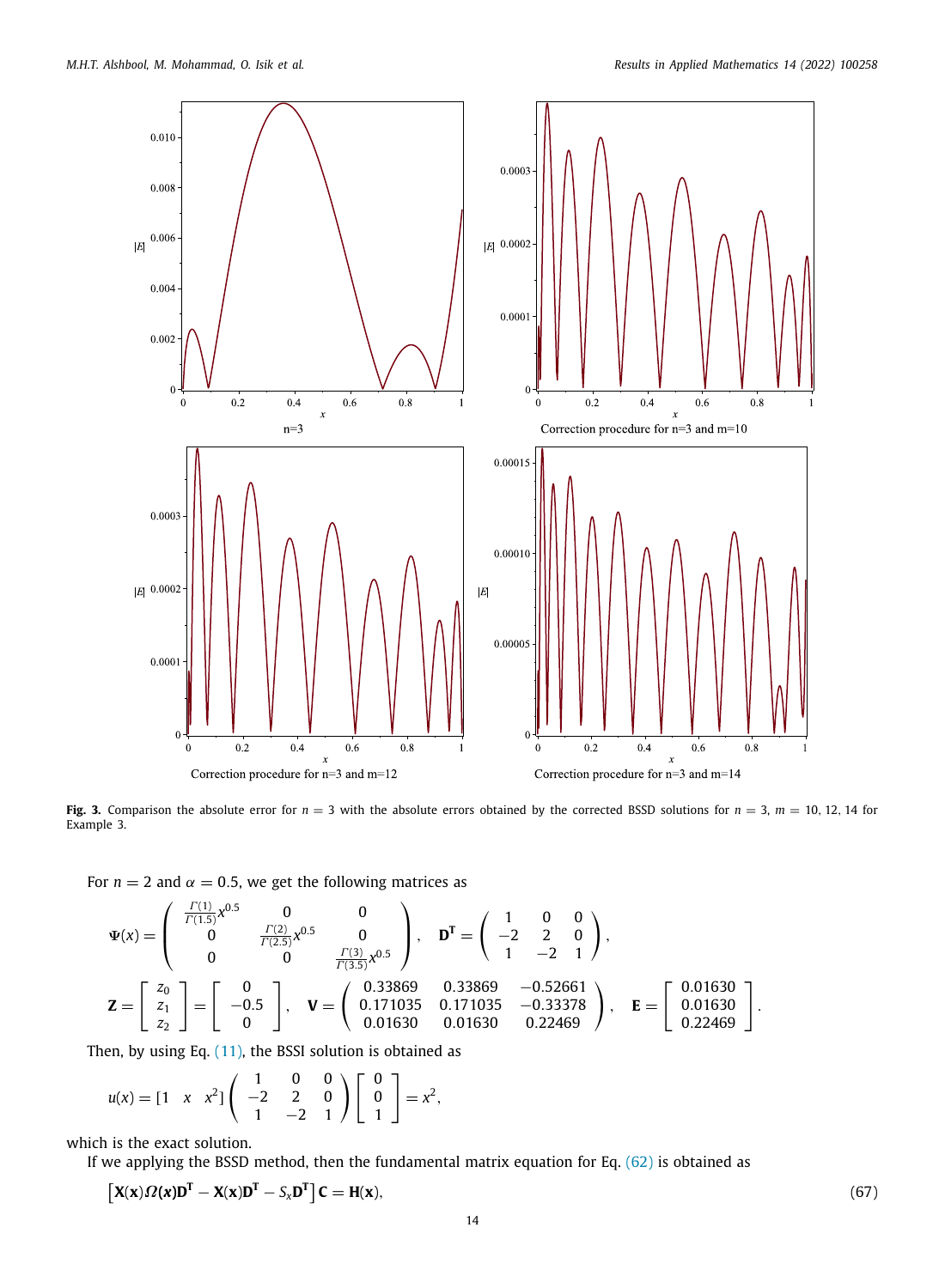#### <span id="page-15-1"></span>**Table 7**

The absolute error of the BSS methods for  $n = 2$ , and other methods for Example 4.

|                                       | x FEFs method $n = 4$ [32] Legendre wavelets method $n = 6$ [33] BSS methods $n = 2$ |          |
|---------------------------------------|--------------------------------------------------------------------------------------|----------|
| $0.0$ $1.63 \times 10^{-16}$          | 5.55 $\times$ 10 <sup>-16</sup>                                                      | 0        |
| $0.1$ $1.06 \times 10^{-15}$          | $6.66 \times 10^{-16}$                                                               | $\theta$ |
| $0.2$ $1.04 \times 10^{-15}$          | 9.15 $\times$ 10 <sup>-16</sup>                                                      | $\bf{0}$ |
| 0.3 5.22 $\times$ 10 <sup>-16</sup>   | $1.27 \times 10^{-15}$                                                               | $\theta$ |
| $0.4$ 1.42 $\times$ 10 <sup>-16</sup> | $1.63 \times 10^{-15}$                                                               | $\bf{0}$ |
| $0.5$ 6.75 $\times$ 10 <sup>-16</sup> | $2.04 \times 10^{-15}$                                                               | $\theta$ |
| 0.7 8.59 $\times$ 10 <sup>-16</sup>   | $2.52 \times 10^{-15}$                                                               | $\Omega$ |
| $0.8$ 5.14 $\times$ 10 <sup>-16</sup> | 3.27 $\times$ 10 <sup>-15</sup>                                                      | $\Omega$ |
| $0.9$ 5.06 $\times$ 10 <sup>-16</sup> | 3.77 $\times$ 10 <sup>-15</sup>                                                      | $\Omega$ |

Now, for  $n = 2$ , we get the below matrices,

$$
\mathbf{X}(x) = \begin{bmatrix} 1 & x & x^2 \end{bmatrix}, \quad \Omega(x) = \begin{pmatrix} 0 & 0 & 0 \\ 0 & \frac{\Gamma(2)}{\Gamma(2.5)} x^{0.5} & 0 \\ 0 & 0 & \frac{\Gamma(3)}{\Gamma(3.5)} x^{0.5} \end{pmatrix},
$$

$$
\mathbf{C} = \begin{bmatrix} c_0 \\ c_1 \\ c_2 \end{bmatrix}, \quad \mathbf{D}^{\mathbf{T}} = \begin{pmatrix} 1 & 0 & 0 \\ -2 & 2 & 0 \\ 1 & -2 & 1 \end{pmatrix},
$$

Using the collocation points with  $n = 2$ ,

$$
x_i = [x_0 \quad x_1 \quad x_2] = [0 \quad 0.5 \quad 1],
$$

we have,

$$
\mathbf{C} = \left[ \begin{array}{c} c_0 \\ c_1 \\ c_2 \end{array} \right] = \left[ \begin{array}{c} 0 \\ 0 \\ 1 \end{array} \right].
$$

From Eq. [\(11](#page-4-2)), we get an approximate solution

$$
u(x) = \begin{bmatrix} 1 & x & x^2 \end{bmatrix} \begin{pmatrix} 1 & 0 & 0 \\ -2 & 2 & 0 \\ 1 & -2 & 1 \end{pmatrix} \begin{bmatrix} 0 \\ 0 \\ 1 \end{bmatrix} = x^2,
$$

which is again the exact one.

[Table](#page-15-1) [7](#page-15-1) shows a comparison between the BSS methods with some known techniques such as the fractional-order Euler functions method and the Legendre wavelet method.

#### **5. Conclusions**

<span id="page-15-0"></span>In this paper, we proposed two numerical techniques of operational matrices based on B-polynomials to solve a class of integro-differential equations of fractional order. The first method (the BSSI), is constituted of operational matrices of integral with applications, whereas the second one (the BSSD) depends on the operational matrices of derivative. We presented the residual correction procedure for the methods in order to estimate the absolute error and study the stability results based on the techniques. We also tested the proposed methods on some examples to demonstrate its efficiency. We compare the methods with some known results, where it is clearly the used algorithm showed more accurate results than those obtained by for example the optimal homotopy asymptotic method, standard and perturbed least squares method, CAS method and Legendre wavelets method and fractional-order Euler functions method for the considered examples. The numerical implementations indicate that these is a good agreement between the theoretical and numerical results. This been achieved in [Tables](#page-9-1) [1](#page-9-1)[–7](#page-15-1) and [Figs.](#page-11-0) [1–](#page-11-0)[3](#page-14-0). Throughout the presented examples, we provided the fundamental matrices of integration and differentiation Ψ(*x*), Ω, **D**, **V**, **Z**, and **E** generated based on our techniques.

#### **Declaration of competing interest**

The authors declare that they have no known competing financial interests or personal relationships that could have appeared to influence the work reported in this paper.